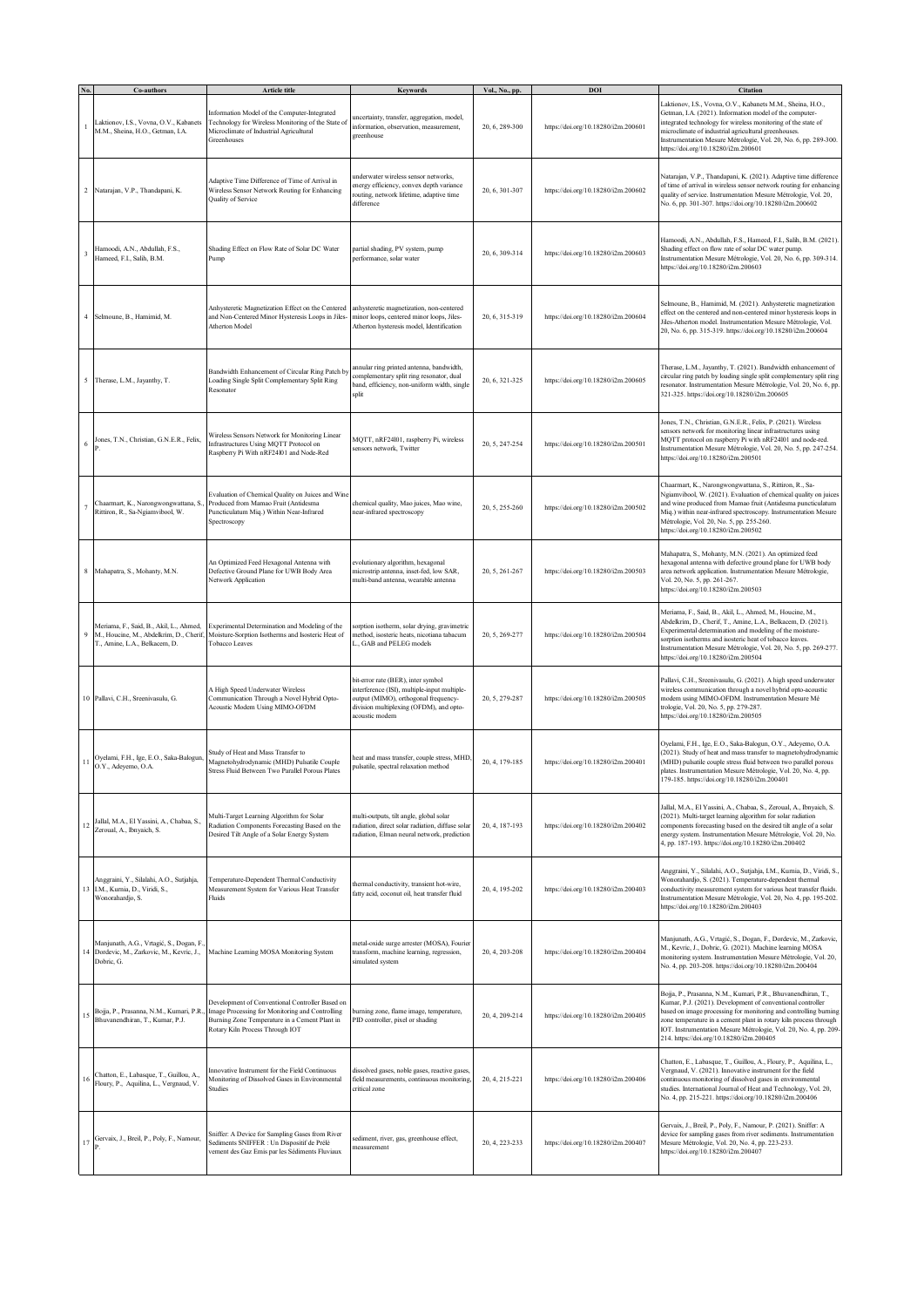|                | 18 Roveretto, M., Namour, P., Raffin, G.                                                                      | Development of Sampling and Analysis Methods to<br>Identify and Quantify Gas Emissions in the<br>Sewerage Network Développement de Méthodes<br>d'Echantillonnage et d'Analyse Pour Identifier et<br>Quantifier les Emissions de Gaz en Réseau<br>d'Assainissement | gas emissions, volatile organic compounds<br>VOC), sewerage network, sampling,<br>anister, Tedlar® air bag, thermal<br>desorption-Gas chromatography -Mass<br>spectrometry (TD-GC-MS) | 20, 4, 235-246 | https://doi.org/10.18280/i2m.200408 | Roveretto, M., Namour, P., Raffin, G. (2021). Development of<br>sampling and analysis methods to identify and quantify gas<br>emissions in the sewerage network. Instrumentation Mesure Mé<br>trologie, Vol. 20, No. 4, pp. 235-246.<br>https://doi.org/10.18280/i2m.200408                                                     |
|----------------|---------------------------------------------------------------------------------------------------------------|-------------------------------------------------------------------------------------------------------------------------------------------------------------------------------------------------------------------------------------------------------------------|---------------------------------------------------------------------------------------------------------------------------------------------------------------------------------------|----------------|-------------------------------------|---------------------------------------------------------------------------------------------------------------------------------------------------------------------------------------------------------------------------------------------------------------------------------------------------------------------------------|
|                | 19 Majid, A.                                                                                                  | The Evaluation of Wind Energy Based on the<br>Inherent Nature of Wind Speed Assessment at<br>Fujairah (UAE)                                                                                                                                                       | energy probability, Fourier decomposition,<br>power spectrum, wavelet coefficients,<br>Weibull distribution constants                                                                 | 20, 3, 121-130 | https://doi.org/10.18280/i2m.200301 | Majid, A. (2021). The evaluation of wind energy based on the<br>inherent nature of wind speed assessment at Fujairah (UAE).<br>Instrumentation Mesure Métrologie, Vol. 20, No. 3, pp. 121-130.<br>https://doi.org/10.18280/i2m.200301                                                                                           |
| 20             | Sayad, B., Alkama, D., Rebhi, R., Kidar<br>A., Lorenzini, G., Ahmad, H., Menni, Y                             | Enhanced Outdoor Thermal Comfort Through<br>Natural Design Technique: In-Situ Measurement<br>and Microclimate Simulation                                                                                                                                          | thermal outdoor comfort, Vegetation, water<br>bodies, natural design strategy, hot summer,<br>numerical simulation, in-situ measurement                                               | 20, 3, 131-136 | https://doi.org/10.18280/i2m.200302 | Sayad, B., Alkama, D., Rebhi, R., Kidar, A., Lorenzini, G.,<br>Ahmad, H., Menni, Y. (2021). Enhanced outdoor thermal<br>comfort through natural design technique: In-situ measurement<br>and microclimate simulation. Instrumentation Mesure Métrologie,<br>Vol. 20, No. 3, pp. 131-136.<br>https://doi.org/10.18280/i2m.200302 |
|                | 21 Kabache, M., Guerti, M.                                                                                    | Multi Parametric Method for the Objective<br>Acoustic Evaluation of the Voice Produced by<br>Laryngectomy Patients                                                                                                                                                | pathological voice, objective instrumental<br>approaches, Algerian clinical environment,<br>acoustic characteristics of the voice, total<br>laryngectomy                              | 20, 3, 137-142 | https://doi.org/10.18280/i2m.200303 | Kabache, M., Guerti, M. (2021). Multi parametric method for the<br>objective acoustic evaluation of the voice produced by<br>laryngectomy patients. Instrumentation Mesure Métrologie, Vol.<br>20, No. 3, pp. 137-142. https://doi.org/10.18280/i2m.200303                                                                      |
|                | 22 Mandal, H., Mondal, U., Bera, S.C.                                                                         | Study of a Modified Obstruction Free Pressure<br>Sensor Based Flow Transducer Using Hall Sensors                                                                                                                                                                  | noncontact flow transducer, Bernoulli's<br>equation, static pressure, hall sensor,<br>bourdon tube, disk type permanent magnet                                                        | 20, 3, 143-151 | https://doi.org/10.18280/i2m.200304 | Mandal, H., Mondal, U., Bera, S.C. (2021). Study of a modified<br>obstruction free pressure sensor based flow transducer using hall<br>sensors. Instrumentation Mesure Métrologie, Vol. 20, No. 3, pp.<br>143-151. https://doi.org/10.18280/i2m.200304                                                                          |
| 23             | Sunanda, W., Tiandho, Y., Gusa, R.F.,<br>Darussalam, M., Novitasari, D.                                       | Monitoring of Photovoltaic Performance as an<br>Alternative Energy Source in Campus Buildings                                                                                                                                                                     | renewable energy, solar power plant,<br>nonitoring system, environmental<br>parameters, voltage, current                                                                              | 20, 3, 153-159 | https://doi.org/10.18280/i2m.200305 | Sunanda, W., Tiandho, Y., Gusa, R.F., Darussalam, M.,<br>Novitasari, D. (2021). Monitoring of photovoltaic performance as<br>an alternative energy source in campus buildings. Instrumentation<br>Mesure Métrologie, Vol. 20, No. 3, pp. 153-159.<br>https://doi.org/10.18280/i2m.200305                                        |
| 24             | Mesmoudi, A., Mesmoudi, S., Houari<br>Z., Mostefa, K.                                                         | A Novel Static Cluster-Based Hierarchical Protocol<br>for Wireless Sensor Networks                                                                                                                                                                                | cluster head node, energy-efficient,<br>hierarchical clustering, LEACH, SCHP<br>wireless sensor network                                                                               | 20, 3, 161-166 | https://doi.org/10.18280/i2m.200306 | Mesmoudi, A., Mesmoudi, S., Houari Z., Mostefa, K. (2021). A<br>novel static cluster-based hierarchical protocol for wireless sensor<br>networks. Instrumentation Mesure Métrologie, Vol. 20, No. 3, pp.<br>161-166. https://doi.org/10.18280/i2m.200306                                                                        |
| 25             | Gunawan, A.A.N., Sulaiman, A.,<br>Kusumanegara, A.A.N.F., Ramadan,<br>M., Ramadan, M.                         | FTIR Measurement of Human Energy Fields<br>(Evidence of the Existence of Human Inner Power)                                                                                                                                                                       | FTIR, human energy fields, human inner<br>power                                                                                                                                       | 20, 3, 167-171 | https://doi.org/10.18280/i2m.200307 | Gunawan, A.A.N., Sulaiman, A., Kusumanegara, A.A.N.F.,<br>Ramadan, M., Ramadan, M. (2021). FTIR measurement of<br>human energy fields (evidence of the existence of human inner<br>power). Instrumentation Mesure Métrologie, Vol. 20, No. 3, pp.<br>167-171. https://doi.org/10.18280/i2m.200307                               |
| 26             | Mohammed, O., Mathloom, A.R.,<br>Shanef, A.A.                                                                 | Experimental Investigation to Determine the<br>Concentration of Radon in Cosmetics Using a<br>Nuclear Track Detector (CR-39)                                                                                                                                      | adon concentration, cosmetic, radiation,<br>xposure, annual equivalent dose                                                                                                           | 20, 3, 173-177 | https://doi.org/10.18280/i2m.200308 | Mohammed, O., Mathloom, A.R., Shanef, A.A. (2021).<br>Experimental investigation to determine the concentration of<br>radon in cosmetics using a nuclear track detector (CR-39).<br>Instrumentation Mesure Métrologie, Vol. 20, No. 3, pp. 173-177.<br>https://doi.org/10.18280/i2m.200308                                      |
| 27             | Aouf, A., Bouchala, T., Abdou, A.,<br>Abdelhadi, B.                                                           | Eddy Current Probe Configuration for Full Rail<br>Top Surface Inspection                                                                                                                                                                                          | eddy current, nondestructive testing, rail,<br>multidifferential probes                                                                                                               | 20, 2, 65-72   | https://doi.org/10.18280/i2m.200201 | Aouf, A., Bouchala, T., Abdou, A., Abdelhadi, B. (2021). Eddy<br>current probe configuration for full rail top surface inspection.<br>Instrumentation Mesure Métrologie, Vol. 20, No. 2, pp. 65-72.<br>https://doi.org/10.18280/i2m.200201                                                                                      |
| 28             | Kim, S.                                                                                                       | Generation of Stereo Images from the<br>Heterogeneous Cameras                                                                                                                                                                                                     | neterogeneous camera, stereo images,<br>mobile devices, calibration                                                                                                                   | 20, 2, 73-78   | https://doi.org/10.18280/i2m.200202 | Kim, S. (2021). Generation of stereo images from the<br>heterogeneous cameras. Instrumentation Mesure Métrologie, Vol.<br>20, No. 2, pp. 73-78. https://doi.org/10.18280/i2m.200202                                                                                                                                             |
| 29             | Thippeswamy, V.S.,<br>Shivakumaraswamy, P.M.,<br>Chickaramanna, S.G., Iyengar, V.M.,<br>Das, A.P., Sharma, A. | Prototype Development of Continuous Remote<br>Monitoring of ICU Patients at Home                                                                                                                                                                                  | vital signs, ICU, internet of things, real-time<br>nonitoring, SpO2, heart rate, ECG                                                                                                  | 20, 2, 79-84   | https://doi.org/10.18280/i2m.200203 | Thippeswamy, V.S., Shivakumaraswamy, P.M., Chickaramanna,<br>S.G., Iyengar, V.M., Das, A.P., Sharma, A. (2021). Prototype<br>development of continuous remote monitoring of ICU patients at<br>home. Instrumentation Mesure Métrologie, Vol. 20, No. 2, pp. 79-<br>84. https://doi.org/10.18280/i2m.200203                      |
| 30             | I.D.M., Mandang, T.                                                                                           | Sutisna, S.P., Setiawan, R.P.A., Subrata, Tracking Control of an Autonomous Head Feeding<br>Combine                                                                                                                                                               | autonomous guidance system, combine<br>harvester, navigation sensors                                                                                                                  | 20, 2, 85-90   | https://doi.org/10.18280/i2m.200204 | Sutisna, S.P., Setiawan, R.P.A., Subrata, I.D.M., Mandang, T.<br>(2021). Tracking control of an autonomous head feeding<br>combine. Instrumentation Mesure Métrologie, Vol. 20, No. 2, pp.<br>85-90. https://doi.org/10.18280/i2m.200204                                                                                        |
| $\overline{3}$ | Wen, D.P., Liang, X.Y., Su, M.G., Wu,<br>M., Chen, R.L., Zhang, T.C.                                          | Error Correction of Weak Current Measurement<br>System Based on Wavelet Denoising and<br>Generalized Regression Neural Network                                                                                                                                    | BPNN, GRNN, measurement error, weak<br>current, wavelet denoising                                                                                                                     | 20, 2, 91-99   | https://doi.org/10.18280/i2m.200205 | Wen, D.P., Liang, X.Y., Su, M.G., Wu, M., Chen, R.L., Zhang,<br>T.C. (2021). Error correction of weak current measurement<br>system based on wavelet denoising and generalized regression<br>neural network. Instrumentation Mesure Métrologie, Vol. 20, No.<br>2, pp. 91-99. https://doi.org/10.18280/i2m.200205               |
| 32             | Benali, A., Abderrahmane, B., Djemoui<br>L., Redjem, H.                                                       | CFD Analysis and NOx Prediction in H2 and Ch4<br>Turbulent Non-premixed Flame Compared with<br><b>Swirling Flame</b>                                                                                                                                              | combustion, flame, hydrogen, NOx,<br>turbulence, simulation and swirl                                                                                                                 | 20, 2, 101-106 | https://doi.org/10.18280/i2m.200206 | Benali, A., Abderrahmane, B., Djemoui, L., Redjem, H. (2021).<br>CFD analysis and NOx prediction in H2 and Ch4 turbulent non-<br>premixed flame compared with swirling flame. Instrumentation<br>Mesure Métrologie, Vol. 20, No. 2, pp. 101-106.<br>https://doi.org/10.18280/i2m.200206                                         |
|                | 33 Satrusallya, S., Mohanty, M.N.                                                                             | Design of Antenna Array for Ku-Band Wireless<br>Application                                                                                                                                                                                                       | array antenna, patch, Ku band, bandwidth,<br>parasitic patch                                                                                                                          | 20, 2, 107-112 | https://doi.org/10.18280/i2m.200207 | Satrusallya, S., Mohanty, M.N. (2021). Design of antenna array<br>for Ku-band wireless application. Instrumentation Mesure Mé<br>trologie, Vol. 20, No. 2, pp. 107-112.<br>https://doi.org/10.18280/i2m.200207                                                                                                                  |
| 34             | Ferkous, K., Chellali, F., Kouzou, A.,<br>Bekkar, B.                                                          | Wavelet-Gaussian Process Regression Model for<br>Regression Daily Solar Radiation in Ghardaia,<br>Algeria                                                                                                                                                         | wavelet, Gaussian process, regression, daily<br>solar radiation, Ghardaia site                                                                                                        | 20, 2, 113-119 | https://doi.org/10.18280/i2m.200208 | Ferkous, K., Chellali, F., Kouzou, A., Bekkar, B. (2021). Wavelet-<br>Gaussian process regression model for regression daily solar<br>radiation in Ghardaia, Algeria. Instrumentation Mesure Mé<br>trologie, Vol. 20, No. 2, pp. 113-119.<br>https://doi.org/10.18280/i2m.200208                                                |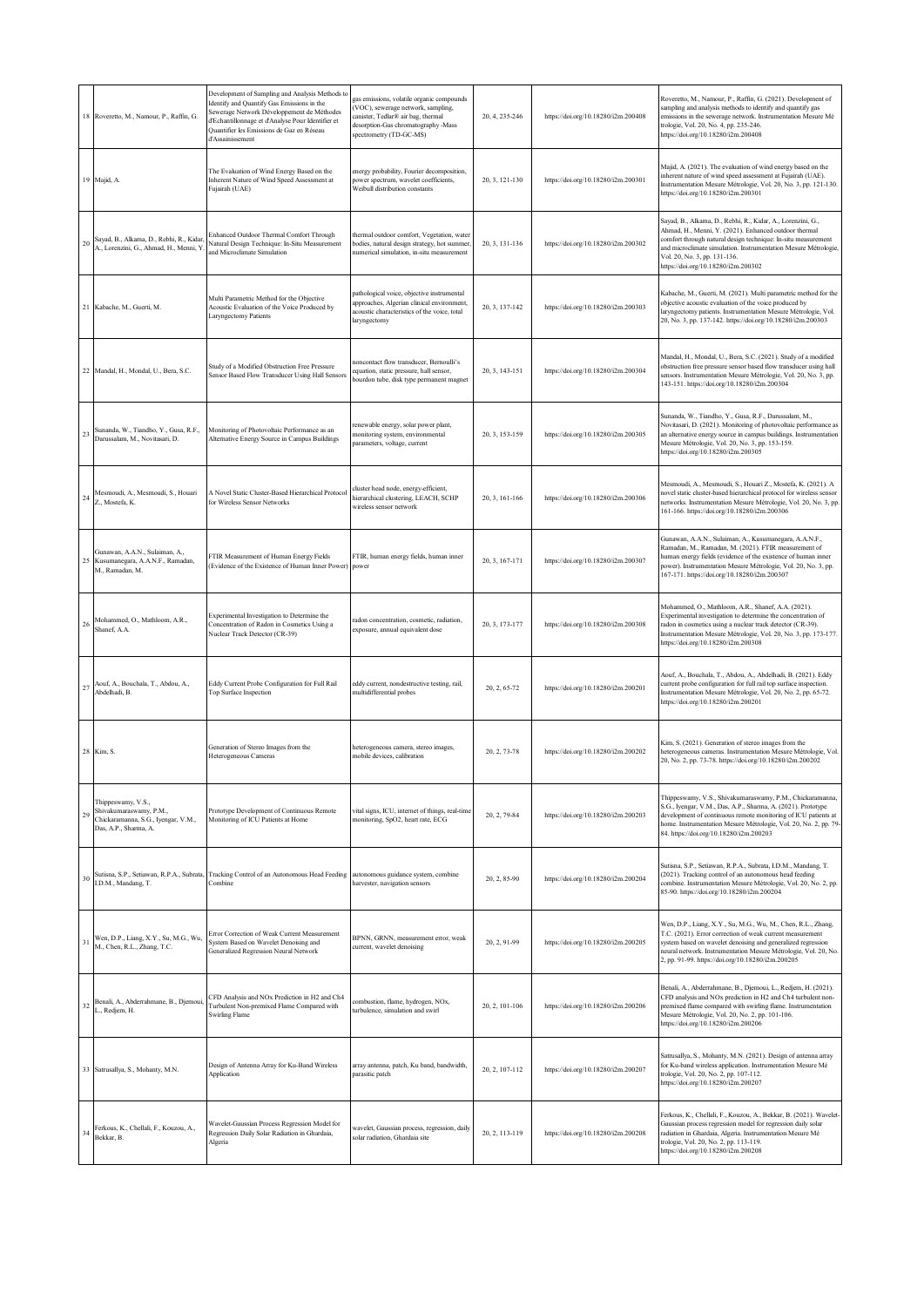| 35 | Khezzar, D., Khedrouche, D., Denidni,<br>T.A.                              | 60 GHz Broadband LTCC Antenna for 5G Mobile<br><b>Communication Systems</b>                                                         | LTCC, millimeter waves, microstrip<br>antenna, 5G                                                                                                         | $20, 1, 1-5$   | https://doi.org/10.18280/i2m.200101 | Khezzar, D., Khedrouche, D., Denidni, T.A. (2021). 60 GHz<br>broadband LTCC antenna for 5G mobile communication systems.<br>Instrumentation Mesure Métrologie, Vol. 20, No. 1, pp. 1-5.<br>https://doi.org/10.18280/i2m.200101                                                                                 |
|----|----------------------------------------------------------------------------|-------------------------------------------------------------------------------------------------------------------------------------|-----------------------------------------------------------------------------------------------------------------------------------------------------------|----------------|-------------------------------------|----------------------------------------------------------------------------------------------------------------------------------------------------------------------------------------------------------------------------------------------------------------------------------------------------------------|
|    | 36 Thilakarathna, T.S., Edirisinghe, M.                                    | Novel Handheld Device to Measure the Nasal<br>Expiratory Flow Rate of the Two Nasal Cavities<br>Individually and Simultaneously     | medical device, nasal airflow detection,<br>exhaled airflow rate, breathing style,<br>embedded system                                                     | 20, 1, 7-14    | https://doi.org/10.18280/i2m.200102 | Thilakarathna, T.S., Edirisinghe, M. (2021). Novel handheld<br>device to measure the nasal expiratory flow rate of the two nasal<br>cavities individually and simultaneously. Instrumentation Mesure<br>Métrologie, Vol. 20, No. 1, pp. 7-14.<br>https://doi.org/10.18280/i2m.200102                           |
|    | 37 Alqudah, A.M., Alqudah, A.                                              | Morphological Based Method for Automated<br>Extraction and Classification of ECG ST-T Wave                                          | ECG, automated detection, ST-T wave,<br>SVM, K-mean, classification                                                                                       | 20, 1, 15-22   | https://doi.org/10.18280/i2m.200103 | Alqudah, A.M., Alqudah, A. (2021). Morphological based method<br>for automated extraction and classification of ECG ST-T wave.<br>Instrumentation Mesure Métrologie, Vol. 20, No. 1, pp. 15-22.<br>https://doi.org/10.18280/i2m.200103                                                                         |
| 38 | Hammouche, A., Hamimid, M., Kansab<br>A., Belmadani, B.                    | Integration of Energetic Model for Ferromagnetic<br>Hysteresis in Finite Volume Method for<br>Electromagnetic Field Calculation     | eddy current, energetic model, excess<br>losses, ferromagnetic materials, hysteresis<br>nagnetic, magnetization, numerical<br>electromagnetic computation | 20, 1, 23-27   | https://doi.org/10.18280/i2m.200104 | Hammouche, A., Hamimid, M., Kansab, A., Belmadani, B.<br>(2021). Integration of energetic model for ferromagnetic<br>hysteresis in finite volume method for electromagnetic field<br>calculation. Instrumentation Mesure Métrologie, Vol. 20, No. 1,<br>pp. 23-27. https://doi.org/10.18280/i2m.200104         |
| 39 | Sahour, A., Boumehrez, F., Benouaret,<br>M., Mokhneche, A.                 | Greenhouse Climate Controller by Using of Interne<br>of Things Technology and Fuzzy Logic                                           | ARDUINO uno, fuzzy logic, internet of<br>things, WIFI, wireless sensor network,<br>Zigbee                                                                 | 20, 1, 29-38   | https://doi.org/10.18280/i2m.200105 | Sahour, A., Boumehrez, F., Benouaret, M., Mokhneche, A.<br>(2021). Greenhouse climate controller by using of internet of<br>things technology and fuzzy logic. Instrumentation Mesure Mé<br>trologie, Vol. 20, No. 1, pp. 29-38.<br>https://doi.org/10.18280/i2m.200105                                        |
| 40 | Kanupuru, P., Nadig Vijayendra Reddy,<br>U.R.                              | Multi Node Based Smart Monitoring System with<br>Motor Dry Run Avoidance for Sustainable<br>Agriculture                             | agricultural internet of things, intelligent<br>monitoring, wireless monitoring sensor<br>nodes                                                           | 20, 1, 39-47   | https://doi.org/10.18280/i2m.200106 | Kanupuru, P., Nadig Vijayendra Reddy, U.R. (2021). Multi node<br>based smart monitoring system with motor dry run avoidance for<br>sustainable agriculture. Instrumentation Mesure Métrologie, Vol.<br>20, No. 1, pp. 39-47. https://doi.org/10.18280/i2m.200106                                               |
|    | 41 Albouchi, F., Abdelmajid, J.                                            | Photothermal Investigations of Conductive and<br>Optical Properties of Liquids in the Near Infrared                                 | iquids, optical parameters, parameter<br>estimation, photothermal method                                                                                  | 20, 1, 49-56   | https://doi.org/10.18280/i2m.200107 | Albouchi, F., Abdelmajid, J. (2021). Photothermal investigations<br>of conductive and optical properties of liquids in the near infrared<br>Instrumentation Mesure Métrologie, Vol. 20, No. 1, pp. 49-56.<br>https://doi.org/10.18280/i2m.200107                                                               |
|    | 42 Bouakkaz, F., Ali, W., Derdour, M.                                      | Forest Fire Detection Using Wireless Multimedia<br>Sensor Networks and Image Compression                                            | forest fire detection, images compression,<br>wireless multimedia sensor network, Down-<br>sampling, grid chain protocol                                  | 20, 1, 57-63   | https://doi.org/10.18280/i2m.200108 | Bouakkaz, F., Ali, W., Derdour, M. (2021). Forest fire detection<br>using wireless multimedia sensor networks and image<br>compression. Instrumentation Mesure Métrologie, Vol. 20, No. 1,<br>pp. 57-63. https://doi.org/10.18280/i2m.200108                                                                   |
| 43 | Shi, Y.X., Jiang, P., Wang, F.J., Zhou,<br>S.X.                            | Optimization design of online mixing apparatus and<br>mixing performance experiment for crop protection<br>equipment                | online mixing system, mixer, numerical<br>simulation, spectrophotometry, variation<br>coefficient                                                         | 19, 6, 405-412 | https://doi.org/10.18280/i2m.190601 | Shi, Y.X., Jiang, P., Wang, F.J., Zhou, S.X. (2020). Optimization<br>design of online mixing apparatus and mixing performance<br>experiment for crop protection equipment. Instrumentation<br>Mesure Métrologie, Vol. 19, No. 6, pp. 405-412.<br>https://doi.org/10.18280/i2m.190601                           |
|    | 44 Szymiczek, J.                                                           | Air density measuring device - innovative design,<br>calibration and exemplary results                                              | air density measurement, saturated salt<br>solutions, humidity calibration, moist air<br>density                                                          | 19, 6, 413-419 | https://doi.org/10.18280/i2m.190602 | Szymiczek, J. (2020). Air density measuring device - innovative<br>design, calibration and exemplary results. Instrumentation Mesure<br>Métrologie, Vol. 19, No. 6, pp. 413-419.<br>https://doi.org/10.18280/i2m.190602                                                                                        |
|    | 45 Moganam, P.K., Seelan, D.A.S.                                           | Perceptron neural network based machine learning<br>approaches for leather defect detection and<br>classification                   | machine vision, leather defects, gray level<br>co-occurrence matrix, texture analysis,<br>perceptron neural network                                       | 19, 6, 421-429 | https://doi.org/10.18280/i2m.190603 | Moganam, P.K., Seelan, D.A.S. (2020). Perceptron neural<br>network based machine learning approaches for leather defect<br>detection and classification. Instrumentation Mesure Métrologie,<br>Vol. 19, No. 6, pp. 421-429.<br>https://doi.org/10.18280/i2m.190603                                             |
|    | 46 Ni, N.                                                                  | Safety monitoring and evaluation of construction<br>projects based on multi-sensor fusion                                           | multi-sensor fusion, construction projects,<br>safety monitoring                                                                                          | 19, 6, 431-441 | https://doi.org/10.18280/i2m.190604 | Ni, N. (2020). Safety monitoring and evaluation of construction<br>projects based on multi-sensor fusion. Instrumentation Mesure Mé<br>trologie, Vol. 19, No. 6, pp. 431-441.<br>https://doi.org/10.18280/i2m.190604                                                                                           |
| 47 | Goeritno, A., Nugraha, I., Rasiman, S.,<br>Johan, A.                       | Injection current into the power transformer as an<br>internal fault phenomena for measuring the<br>differential relay performance  | differential relay performance, injection<br>current into the power transformer, internal<br>fault phenomena                                              | 19, 6, 443-451 | https://doi.org/10.18280/i2m.190605 | Goeritno, A., Nugraha, I., Rasiman, S., Johan, A. (2020). Injection<br>current into the power transformer as an internal fault phenomena<br>for measuring the differential relay performance. Instrumentation<br>Mesure Métrologie, Vol. 19, No. 6, pp. 443-451.<br>https://doi.org/10.18280/i2m.190605        |
|    | 48 Abid, M.A., Mousa, A.                                                   | Satellite differential code bias estimated using<br>EGYNET: A local Egyptian permanent network                                      | satellite deferential code bias, gobble<br>positioning system, Global Navigation<br>Satellite System                                                      | 19, 6, 453-459 | https://doi.org/10.18280/i2m.190606 | Abid, M.A., Mousa, A. (2020). Satellite differential code bias<br>estimated using EGYNET: A local Egyptian permanent network.<br>Instrumentation Mesure Métrologie, Vol. 19, No. 6, pp. 453-459.<br>https://doi.org/10.18280/i2m.190606                                                                        |
|    | 49 Bo, Q.Y., Cheng, W.Q., Sun, T.                                          | Groundwater flow calculation model and neural<br>network prediction based on groundwater modeling<br>system                         | groundwater modeling system (GMS),<br>groundwater flow prediction, BP neural<br>network                                                                   | 19, 6, 461-470 | https://doi.org/10.18280/i2m.190607 | Bo, Q.Y., Cheng, W.Q., Sun, T. (2020). Groundwater flow<br>calculation model and neural network prediction based on<br>groundwater modeling system. Instrumentation Mesure Mé<br>trologie, Vol. 19, No. 6, pp. 461-470.<br>https://doi.org/10.18280/i2m.190607                                                 |
| 50 | Bezari, S., Bekkouche, S.M.E.A.,<br>Benchatti, A., Adda, A., Boutelhig, A. | Effects of the rock-bed heat storage system on the<br>solar greenhouse microclimate                                                 | greenhouse, measurement, microclimate,<br>rock-bed, solar heating system                                                                                  | 19, 6, 471-479 | https://doi.org/10.18280/i2m.190608 | Bezari, S., Bekkouche, S.M.E.A., Benchatti, A., Adda, A.,<br>Boutelhig, A. (2020). Effects of the rock-bed heat storage system<br>on the solar greenhouse microclimate. Instrumentation Mesure M<br>étrologie, Vol. 19, No. 6, pp. 471-479.<br>https://doi.org/10.18280/i2m.190608                             |
| 5  | Eltuhamy, R.A., Rady, M., Ibrahim,<br>K.H., Mahmoud, H.A.                  | Novel features extraction for fault detection using<br>thermography characteristics and IV measurements<br>of CIGS thin-film module | PV, CIGS, fault classification,<br>thermography, IV, fault detection, features<br>extraction, mathematical parameters                                     | 19, 5, 311-325 | https://doi.org/10.18280/i2m.190501 | Eltuhamy, R.A., Rady, M., Ibrahim, K.H., Mahmoud, H.A.<br>(2020). Novel features extraction for fault detection using<br>thermography characteristics and IV measurements of CIGS thin-<br>film module. Instrumentation Mesure Métrologie, Vol. 19, No. 5,<br>pp. 311-325. https://doi.org/10.18280/i2m.190501 |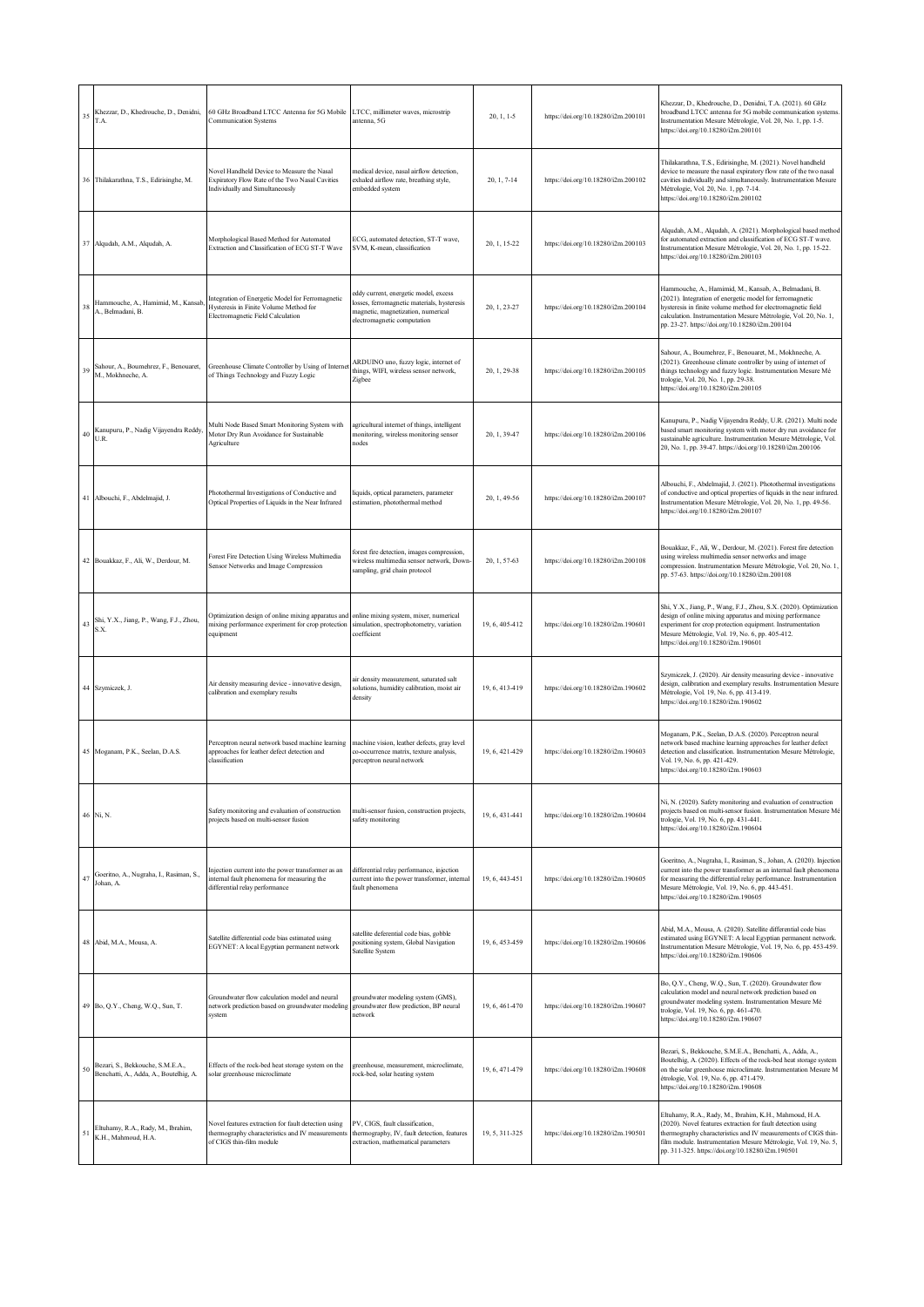|    | 52 Syed, M., Dubey, M.K.                                                        | Software-fault mitigation for derivation of quality o<br>services (QoS) in wireless sensor networks (WSN)                               | wireless sensor networks, permanent fault,<br>fault diagnosis, transient fault, quality of<br>services (QoS)            | 19, 5, 327-336 | https://doi.org/10.18280/i2m.190502 | Syed, M., Dubey, M.K. (2020). Software-fault mitigation for<br>derivation of quality of services (QoS) in wireless sensor networks<br>(WSN). Instrumentation Mesure Métrologie, Vol. 19, No. 5, pp.<br>327-336. https://doi.org/10.18280/i2m.190502                                                                                         |
|----|---------------------------------------------------------------------------------|-----------------------------------------------------------------------------------------------------------------------------------------|-------------------------------------------------------------------------------------------------------------------------|----------------|-------------------------------------|---------------------------------------------------------------------------------------------------------------------------------------------------------------------------------------------------------------------------------------------------------------------------------------------------------------------------------------------|
| 53 | Hu, J.L., Wang, P.Y., Zhang, J., Wang,<br>M.L., Chen, Y.F., Zhao, C.C.          | Measurement and characteristic analysis of<br>turbulent flow near permeable spur dike                                                   | permeable spur dike, turbulence intensity,<br>turbulence structure, turbulent kinetic<br>energy, quadrant analysis      | 19, 5, 337-345 | https://doi.org/10.18280/i2m.190503 | Hu, J.L., Wang, P.Y., Zhang, J., Wang, M.L., Chen, Y.F., Zhao,<br>C.C. (2020). Measurement and characteristic analysis of turbulent<br>flow near permeable spur dike. Instrumentation Mesure Mé<br>trologie, Vol. 19, No. 5, pp. 337-345.<br>https://doi.org/10.18280/i2m.190503                                                            |
| 54 | Belkacemi, B., Saad, S., Ghemari, Z.,<br>Zaamouche, F., Khazzane, A.            | Detection of induction motor improper bearing<br>lubrication by discrete wavelet transforms (DWT)<br>decomposition                      | induction motor, fault diagnosis, lubrication<br>defects, discrete wavelet transforms (DWT),<br>MATLAB wavelets toolbox | 19, 5, 347-354 | https://doi.org/10.18280/i2m.190504 | Belkacemi, B., Saad, S., Ghemari, Z., Zaamouche, F., Khazzane,<br>A. (2020). Detection of induction motor improper bearing<br>lubrication by discrete wavelet transforms (DWT) decomposition.<br>Instrumentation Mesure Métrologie, Vol. 19, No. 5, pp. 347-354.<br>https://doi.org/10.18280/i2m.190504                                     |
|    | 55 Li, T.                                                                       | Design of an automatic detector for gas desorption<br>of coal samples                                                                   | gas desorption, multi-sensor detection,<br>ambient pressure, big data storage                                           | 19, 5, 355-361 | https://doi.org/10.18280/i2m.190505 | Li, T. (2020). Design of an automatic detector for gas desorption<br>of coal samples. Instrumentation Mesure Métrologie, Vol. 19, No.<br>5, pp. 355-361. https://doi.org/10.18280/i2m.190505                                                                                                                                                |
| 56 | Srivastava, A.K., Dubey, A., Kumar, M.<br>Dwivedi, S.P., Singh, R.K., Kumar, S. | Measurement of form errors and comparative cost<br>analysis for the component developed by metal<br>printing (DMLS) and stir casting    | 3D metal printing, Direct Metal Laser<br>Sintering (DMLS), stir casting, dimensional<br>accuracy, surface roughness     | 19, 5, 363-369 | https://doi.org/10.18280/i2m.190506 | Srivastava, A.K., Dubey, A., Kumar, M., Dwivedi, S.P., Singh,<br>R.K., Kumar, S. (2020). Measurement of form errors and<br>comparative cost analysis for the component developed by metal<br>printing (DMLS) and stir casting. Instrumentation Mesure Mé<br>trologie, Vol. 19, No. 5, pp. 363-369.<br>https://doi.org/10.18280/i2m.190506   |
| 57 | Ghodbane, M., Benmenine, D.,<br>Khechekhouche, A., Boumeddane, B.               | Brief on solar concentrators: Differences and<br>applications                                                                           | renewable energy, solar energy, point solar<br>concentrators, linear solar concentrators                                | 19, 5, 371-378 | https://doi.org/10.18280/i2m.190507 | Ghodbane, M., Benmenine, D., Khechekhouche, A.,<br>Boumeddane, B. (2020). Brief on solar concentrators: Differences<br>and applications. Instrumentation Mesure Métrologie, Vol. 19,<br>No. 5, pp. 371-378. https://doi.org/10.18280/i2m.190507                                                                                             |
|    | 58 Gao, Y.H., Lou, W.D., Lu, H.L.                                               | A reconfigurable graphene nanoantenna on quartz<br>substrate                                                                            | terahertz (THz), graphene, nanoantenna,<br>econfigurable, miniaturized                                                  | 19, 5, 379-383 | https://doi.org/10.18280/i2m.190508 | Gao, Y.H., Lou, W.D., Lu, H.L. (2020). A reconfigurable<br>graphene nanoantenna on quartz substrate. Instrumentation<br>Mesure Métrologie, Vol. 19, No. 5, pp. 379-383.<br>https://doi.org/10.18280/i2m.190508                                                                                                                              |
| 59 | Kharb, S.S., Belokar, R.M., Kant, S.,<br>Sharma, M.                             | Measurement of handgrip strength of North Indian<br>male farmers and its implications in design of farm<br>equipment                    | isometric handgrip strength,<br>musculoskeletal disorders, anthropometry,<br>manual tools                               | 19, 5, 385-389 | https://doi.org/10.18280/i2m.190509 | Kharb, S.S., Belokar, R.M., Kant, S., Sharma, M. (2020).<br>Measurement of handgrip strength of North Indian male farmers<br>and its implications in design of farm equipment. Instrumentation<br>Mesure Métrologie, Vol. 19, No. 5, pp. 385-389.<br>https://doi.org/10.18280/i2m.190509                                                    |
|    | 60 Uppalapati, S.                                                               | Energy-efficient heterogeneous optimization<br>routing protocol for wireless sensor network                                             | wireless sensor networks, distance,<br>scheduling, routing protocol, E-BEENISH,<br>EE-TDMA-PSOUFC                       | 19, 5, 391-397 | https://doi.org/10.18280/i2m.190510 | Uppalapati, S. (2020). Energy-efficient heterogeneous<br>optimization routing protocol for wireless sensor network.<br>Instrumentation Mesure Métrologie, Vol. 19, No. 5, pp. 391-397.<br>https://doi.org/10.18280/i2m.190510                                                                                                               |
|    | 61 Yang, J.                                                                     | Measurement and feature analysis of plantar<br>pressure center in athletes under different exercise<br>modes                            | plantar pressure center (PPC), gait analysis,<br>rajectory, training, exercise mode                                     | 19, 5, 399-403 | https://doi.org/10.18280/i2m.190511 | Yang, J. (2020). Measurement and feature analysis of plantar<br>pressure center in athletes under different exercise modes.<br>Instrumentation Mesure Métrologie, Vol. 19, No. 5, pp. 399-403.<br>https://doi.org/10.18280/i2m.190511                                                                                                       |
| 62 | Laktionov, I.S., Vovna, O.V., Kabanets,<br>M.M., Getman, I.A., Zolotarova, O.V. | Computer-integrated device for acidity<br>measurement monitoring in greenhouse conditions<br>with compensation of destabilizing factors | meter, uncertainty, Arduino, cloud<br>computing, growing, median filtration                                             | 19, 4, 243-253 | https://doi.org/10.18280/i2m.190401 | Laktionov, I.S., Vovna, O.V., Kabanets, M.M., Getman, I.A.,<br>Zolotarova, O.V. (2020). Computer-integrated device for acidity<br>measurement monitoring in greenhouse conditions with<br>compensation of destabilizing factors. Instrumentation Mesure Mé<br>trologie, Vol. 19, No. 4, pp. 243-253.<br>https://doi.org/10.18280/i2m.190401 |
|    | 63 Lakhlef, N., Oudira, O., Dumond, C.                                          | Optimal pattern synthesis of linear antenna arrays<br>using modified grey wolf optimization algorithm                                   | array factor, MGWO, optimization, printed<br>linear antenna array, synthesis                                            | 19, 4, 255-261 | https://doi.org/10.18280/i2m.190402 | Lakhlef, N., Oudira, O., Dumond, C. (2020). Optimal pattern<br>synthesis of linear antenna arrays using modified grey wolf<br>optimization algorithm. Instrumentation Mesure Métrologie, Vol.<br>19, No. 4, pp. 255-261. https://doi.org/10.18280/i2m.190402                                                                                |
| 64 | Arunachalam, M., Mondal, C.,<br>Karmakar, S.                                    | Field measurement of the motorcycle's key<br>dimensions using simple method and in-house<br>fabricated instrument                       | design, human factors, innovation,<br>notorcycle simulator, measurement,<br>dimensional database                        | 19, 4, 263-272 | https://doi.org/10.18280/i2m.190403 | Arunachalam, M., Mondal, C., Karmakar, S. (2020). Field<br>measurement of the motorcycle's key dimensions using simple<br>method and in-house fabricated instrument. Instrumentation<br>Mesure Métrologie, Vol. 19, No. 4, pp. 263-272.<br>https://doi.org/10.18280/i2m.190403                                                              |
|    | 65 Yuan, R.L.                                                                   | Positioning of wireless sensor network under<br>emergency communication environment                                                     | wireless sensor, emergency communication,<br>multi-hop positioning, Kalman filter,<br>distributed computing             | 19, 4, 273-279 | https://doi.org/10.18280/i2m.190404 | Yuan, R.L. (2020). Positioning of wireless sensor network under<br>emergency communication environment. Instrumentation Mesure<br>Métrologie, Vol. 19, No. 4, pp. 273-279.<br>https://doi.org/10.18280/i2m.190404                                                                                                                           |
|    | 66 Zahra, T., Mourad, L.M., Ahmed, A.H.                                         | Robust fuzzy sliding mode observer for faults<br>detection in solar power plant application                                             | fault diagnosis, fuzzy sliding mode<br>observer, LMI, solar power plant, Takagi-<br>Sugeno                              | 19, 4, 281-287 | https://doi.org/10.18280/i2m.190405 | Zahra, T., Mourad, L.M., Ahmed, A.H. (2020). Robust fuzzy<br>sliding mode observer for faults detection in solar power plant<br>application. Instrumentation Mesure Métrologie, Vol. 19, No. 4,<br>pp. 281-287. https://doi.org/10.18280/i2m.190405                                                                                         |
|    | 67 Alam, M.S., Muthiah, A., Salve, U.R.                                         | Thermal comfort study in Indian railway pantry cars<br>kitchen                                                                          | hermal comfort, comfort temperature,<br>comfort range, air temperature, clothing<br>insulation, India, rail             | 19, 4, 289-295 | https://doi.org/10.18280/i2m.190406 | Alam, M.S., Muthiah, A., Salve, U.R. (2020). Thermal comfort<br>study in Indian railway pantry cars kitchen. Instrumentation<br>Mesure Métrologie, Vol. 19, No. 4, pp. 289-295.<br>https://doi.org/10.18280/i2m.190406                                                                                                                      |
| 68 | Ghosh, P.K., Chatterjee, S., Tahabilder,                                        | Graph-theory based optimal PMU allocation<br>considering ZIB effects                                                                    | Phasor Measurement Unit (PMU), Optimal<br>PMU placement, Zero Injection Bus (ZIB),<br>System observability              | 19, 4, 297-300 | https://doi.org/10.18280/i2m.190407 | Ghosh, P.K., Chatterjee, S., Tahabilder, A. (2020). Graph-theory<br>based optimal PMU allocation considering ZIB effects.<br>Instrumentation Mesure Métrologie, Vol. 19, No. 4, pp. 297-300.<br>https://doi.org/10.18280/i2m.190407                                                                                                         |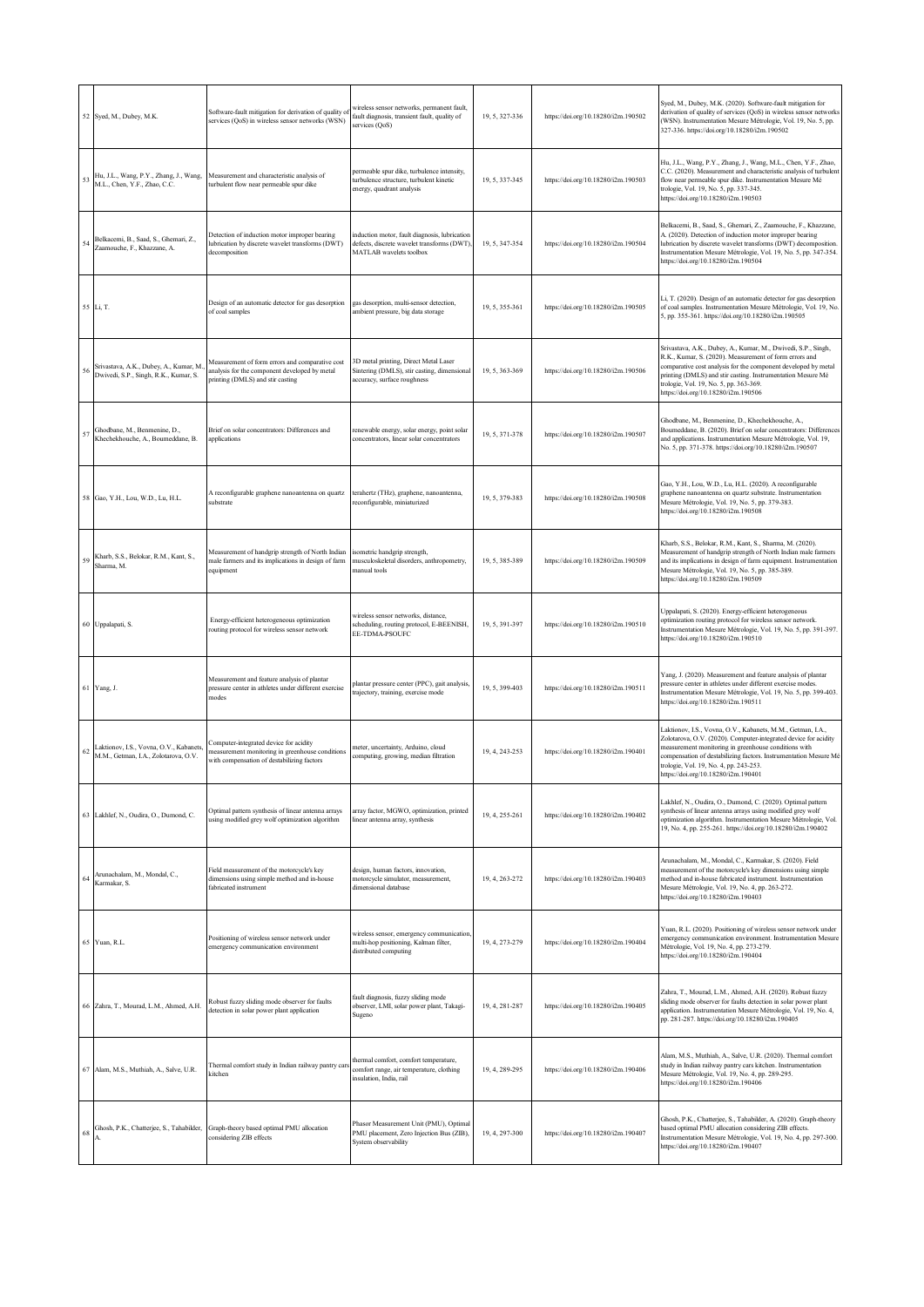| 69          | Wang, J.C., Jiang, T., Shen, J.Q., Dai,<br>J.H., Pan, Z.Q., Deng, X.L.                                                                            | Thermal error compensation of spindle system of<br>computer numerically controlled machine tools<br>through experiments and modeling                            | computer numerically controlled (CNC)<br>machine tool, spindle, thermal error<br>compensation (TEC), particle swarm<br>optimization (PSO), backpropagation neural<br>network (BPNN), prediction accuracy | 19, 4, 301-309 | https://doi.org/10.18280/i2m.190408 | Wang, J.C., Jiang, T., Shen, J.Q., Dai, J.H., Pan, Z.Q., Deng,<br>X.L. (2020). Thermal error compensation of spindle system of<br>computer numerically controlled machine tools through<br>experiments and modeling. Instrumentation Mesure Métrologie,<br>Vol. 19, No. 4, pp. 301-309.<br>https://doi.org/10.18280/i2m.190408                                                 |
|-------------|---------------------------------------------------------------------------------------------------------------------------------------------------|-----------------------------------------------------------------------------------------------------------------------------------------------------------------|----------------------------------------------------------------------------------------------------------------------------------------------------------------------------------------------------------|----------------|-------------------------------------|--------------------------------------------------------------------------------------------------------------------------------------------------------------------------------------------------------------------------------------------------------------------------------------------------------------------------------------------------------------------------------|
| 70          | Mariam, H., Poulichet, P., Takhedmit,<br>H., Richalot, E., Français, O.                                                                           | Dielectric property characterization of liquid media<br>using an open-ended probe within a microfluidic<br>chip                                                 | open-ended probe, microfluidic, dielectric<br>spectroscopy, Debye model, parameter<br>extraction                                                                                                         | 19, 3, 169-177 | https://doi.org/10.18280/i2m.190301 | Mariam, H., Poulichet, P., Takhedmit, H., Richalot, E., Français,<br>O. (2020). Dielectric property characterization of liquid media<br>using an open-ended probe within a microfluidic chip.<br>Instrumentation Mesure Métrologie, Vol. 19, No. 3, pp. 169-177.<br>https://doi.org/10.18280/i2m.190301                                                                        |
|             | 71 Le Menn, M., Morvan, S.                                                                                                                        | Perfecting of a calibration bed for current profilers                                                                                                           | current meter, current profiler, Doppler<br>effect, test, calibration, velocity<br>measurement, oceanography, hydrology                                                                                  | 19, 3, 179-184 | https://doi.org/10.18280/i2m.190302 | Le Menn, M., Morvan, S. (2020). Perfecting of a calibration bed<br>for current profilers. Instrumentation Mesure Métrologie, Vol. 19,<br>No. 3, pp. 179-184. https://doi.org/10.18280/i2m.190302                                                                                                                                                                               |
| 72          | Ligot, D., Marguet, C., Favre, B.,<br>Messaoudi, B., Gervasoni, D., Litaudon,                                                                     | Noninvasive instrumentation for respiratory activity<br>recording in freely moving rats placed a large<br>experimental space                                    | instrumentation, rat, respiration monitoring,<br>non-invasive sensor, EPIC sensor                                                                                                                        | 19, 3, 185-195 | https://doi.org/10.18280/i2m.190303 | Ligot, D., Marguet, C., Favre, B., Messaoudi, B., Gervasoni, D.,<br>Litaudon, P. (2020). Noninvasive instrumentation for respiratory<br>activity recording in freely moving rats placed a large experimental<br>space. Instrumentation Mesure Métrologie, Vol. 19, No. 3, pp.<br>185-195. https://doi.org/10.18280/i2m.190303                                                  |
| 73          | Perrin, J.C., Leclerc, S., Ferrari, M.,<br>Moyne, C., Stemmelen, D.                                                                               | Magnetic resonance imaging measurements in<br>engineering science                                                                                               | diffusion, magnetic resonance imaging,<br>MRI, NMR, nuclear magnetic resonance,<br>porous media, rheology, transport<br>ohenomena                                                                        | 19, 3, 197-204 | https://doi.org/10.18280/i2m.190304 | Perrin, J.C., Leclerc, S., Ferrari, M., Moyne, C., Stemmelen, D.<br>(2020). Magnetic resonance imaging measurements in<br>engineering science. Instrumentation Mesure Métrologie, Vol. 19,<br>No. 3, pp. 197-204. https://doi.org/10.18280/i2m.190304                                                                                                                          |
|             | Ndao, S., Duquennoy, M., Courtois, C.,<br>Ouaftouh, M., Rguiti, M., Smagin, N.,<br>Rivart, F., Gonon, M., Martic, F., Pé<br>legris, C., Jenot, F. | Development of ultrasonic surface acoustic wave<br>humidity sensors                                                                                             | humidity sensor, SAW sensor, ultrasonic<br>sensor, interdigital sensor, surface acoustic<br>wave                                                                                                         | 19, 3, 205-210 | https://doi.org/10.18280/i2m.190305 | Ndao, S., Duquennoy, M., Courtois, C., Ouaftouh, M., Rguiti, M.,<br>Smagin, N., Rivart, F., Gonon, M., Martic, F., Pélegris, C., Jenot,<br>F. (2020). Development of ultrasonic surface acoustic wave<br>humidity sensors. Instrumentation Mesure Métrologie, Vol. 19,<br>No. 3, pp. 205-210. https://doi.org/10.18280/i2m.190305                                              |
|             |                                                                                                                                                   | Wang, X.S., Khan, I., Zhang, M., Llaser, Optimized design of a driver circuit for an<br>ultrasound transducer for medical applications                          | HIFU, auto-tuning, ultrasound transducer,<br>cancer treatment, ablation therapy                                                                                                                          | 19, 3, 211-219 | https://doi.org/10.18280/i2m.190306 | Wang, X.S., Khan, I., Zhang, M., Llaser, N. (2020). Optimized<br>design of a driver circuit for an ultrasound transducer for medical<br>applications. Instrumentation Mesure Métrologie, Vol. 19, No. 3,<br>pp. 211-219. https://doi.org/10.18280/i2m.190306                                                                                                                   |
|             | Zhou, K., Bouriat, P., Hobeika, N.,<br>Touil, A., Ranchou-Peyruse, A.,<br>Broseta, D., Brown, R.                                                  | Small but powerful optically: Glass microcapillaries<br>for studying complex fluids or biological systems<br>with submicrolitre samples under harsh conditions  | glass capillary, microfluidics, thin films,<br>contact angle, extremophiles, optical<br>microscopy, high pressure, refractive index                                                                      | 19, 3, 221-227 | https://doi.org/10.18280/i2m.190307 | Zhou, K., Bouriat, P., Hobeika, N., Touil, A., Ranchou-Peyruse,<br>A., Broseta, D., Brown, R. (2020). Small but powerful optically:<br>Glass microcapillaries for studying complex fluids or biological<br>sytems with submicrolitre samples under harsh conditions.<br>Instrumentation Mesure Métrologie, Vol. 19, No. 3, pp. 221-227.<br>https://doi.org/10.18280/i2m.190307 |
| $7^{\circ}$ | Zacharie, C., Schick, V., Remy, B.,<br>Bergin, G., Mazet, T., Egal, R.                                                                            | Identification of transfer functions in a vacuum<br>brazed load with ARX models                                                                                 | heat transfer, system identification, transfer<br>functions, ARX models, vacuum brazing                                                                                                                  | 19, 3, 229-234 | https://doi.org/10.18280/i2m.190308 | Zacharie, C., Schick, V., Remy, B., Bergin, G., Mazet, T., Egal,<br>R. (2020). Identification of transfer functions in a vacuum brazed<br>load with ARX models. Instrumentation Mesure Métrologie, Vol.<br>19, No. 3, pp. 229-234. https://doi.org/10.18280/i2m.190308                                                                                                         |
|             | Drochon, A., Anselmi, A., Corbineau,<br>H., Verhoye, J.                                                                                           | Quantification of collateral flows in patients with<br>severe coronaropathies                                                                                   | coronary artery, bypass grafts, flow and<br>pressure measurements, hydraulic - electric<br>analogy, Matlab simulations                                                                                   | 19, 3, 235-241 | https://doi.org/10.18280/i2m.190309 | Drochon, A., Anselmi, A., Corbineau, H., Verhoye, J. (2020).<br>Quantification of collateral flows in patients with severe<br>coronaropathies. Instrumentation Mesure Métrologie, Vol. 19, No.<br>3, pp. 235-241. https://doi.org/10.18280/i2m.190309                                                                                                                          |
| 79          | Gundabattini, E., Masselli, C., Gnanaraj<br>D.S., Tadikonda, S., Karnati, V.,<br>Vemireddy, V.K.                                                  | Improving the energy performances of the<br>refrigeration systems with subcooling using the eco-<br>friendly refrigerant r600a: Initial experimental<br>results | refrigeration, R134a, R600a, hydrocarbons,<br>subcooling, drop-in, cooling systems, GWP                                                                                                                  | 19, 2, 73-81   | https://doi.org/10.18280/i2m.190201 | Gundabattini, E., Masselli, C., Gnanaraj, D.S., Tadikonda, S.,<br>Karnati, V., Vemireddy, V.K. (2020). Improving the energy<br>performances of the refrigeration systems with subcooling using<br>the eco-friendly refrigerant r600a: Initial experimental results.<br>Instrumentation Mesure Métrologie, Vol. 19, No. 2, pp. 73-81.<br>https://doi.org/10.18280/i2m.190201    |
| 80          | El Yassini, A., Ali Jallal, M., Ibnyaich,<br>S., Zeroual, A., Chabaa, S.                                                                          | A miniaturized wide-band antenna based on the<br>epsilon negative transmission line for wireless<br>communication devices                                       | patch antenna, wide-band, WLAN/WiMAX<br>applications, multi-band wireless<br>communication metamaterials                                                                                                 | 19, 2, 83-90   | https://doi.org/10.18280/i2m.190202 | El Yassini, A., Ali Jallal, M., Ibnyaich, S., Zeroual, A., Chabaa, S.<br>(2020). A miniaturized wide-band antenna based on the epsilon<br>negative transmission line for wireless communication devices.<br>Instrumentation Mesure Métrologie, Vol. 19, No. 2, pp. 83-90.<br>https://doi.org/10.18280/i2m.190202                                                               |
| 81          | Shi, Y.G., Wang, H.J., Yang, T., Liu, L.,<br>Cui, Y.J.                                                                                            | Integrated navigation by a greenhouse robot based<br>on an odometer/lidar                                                                                       | greenhouse robot, simultaneous localization<br>and mapping (SLAM), odometer, lidar,<br>working path cruising                                                                                             | 19, 2, 91-101  | https://doi.org/10.18280/i2m.190203 | Shi, Y.G., Wang, H.J., Yang, T., Liu, L., Cui, Y.J. (2020).<br>Integrated navigation by a greenhouse robot based on an<br>odometer/lidar. Instrumentation Mesure Métrologie, Vol. 19, No.<br>2, pp. 91-101. https://doi.org/10.18280/i2m.190203                                                                                                                                |
| $82\,$      | Adegoke, O.M., Oluwafemi, I.B.,<br>Akinsanmi, O.                                                                                                  | A time domain noise measurement and analysis for<br>broadband indoor power line communications                                                                  | background noise, electromagnetic<br>interference, impulsive noise, power line<br>network                                                                                                                | 19, 2, 103-110 | https://doi.org/10.18280/i2m.190204 | Adegoke, O.M., Oluwafemi, I.B., Akinsanmi, O. (2020). A time<br>domain noise measurement and analysis for broadband indoor<br>power line communications. Instrumentation Mesure Métrologie,<br>Vol. 19, No. 2, pp. 103-110.<br>https://doi.org/10.18280/i2m.190204                                                                                                             |
|             | 83 Syed, M., Dubey, M.K.                                                                                                                          | Enhancing reliability by detection of software fault<br>in wireless sensor network using distributed<br>approach                                                | wireless sensor networks, sensor nodes<br>component, reliability, Mann-Whitney U<br>Test, software faults                                                                                                | 19, 2, 111-117 | https://doi.org/10.18280/i2m.190205 | Syed, M., Dubey, M.K. (2020). Enhancing reliability by detection<br>of software fault in wireless sensor network using distributed<br>approach. Instrumentation Mesure Métrologie, Vol. 19, No. 2, pp.<br>111-117. https://doi.org/10.18280/i2m.190205                                                                                                                         |
|             | 84 Chabane, F., Arif, A., Benramache, S.                                                                                                          | The estimate of aerosol optical depth for diverse<br>meteorological conditions                                                                                  | aerosol optical depth, wave, climate,<br>prediction, temperature                                                                                                                                         | 19, 2, 119-123 | https://doi.org/10.18280/i2m.190206 | Chabane, F., Arif, A., Benramache, S. (2020). The estimate of<br>aerosol optical depth for diverse meteorological conditions.<br>Instrumentation Mesure Métrologie, Vol. 19, No. 2, pp. 119-123.<br>https://doi.org/10.18280/i2m.190206                                                                                                                                        |
|             | 85 Zhang, F., Fu, G.C.                                                                                                                            | Evaluation of compaction quality of earth-rock<br>omposite foundation through measurement by<br>dditional mass method                                           | additional mass method, technical<br>parameters, earth-rock composite<br>foundation, model test, engineering<br>application                                                                              | 19, 2, 125-131 | https://doi.org/10.18280/i2m.190207 | Zhang, F., Fu, G.C. (2020). Evaluation of compaction quality of<br>earth-rock composite foundation through measurement by<br>additional mass method. Instrumentation Mesure Métrologie, Vol.<br>19, No. 2, pp. 125-131. https://doi.org/10.18280/i2m.190207                                                                                                                    |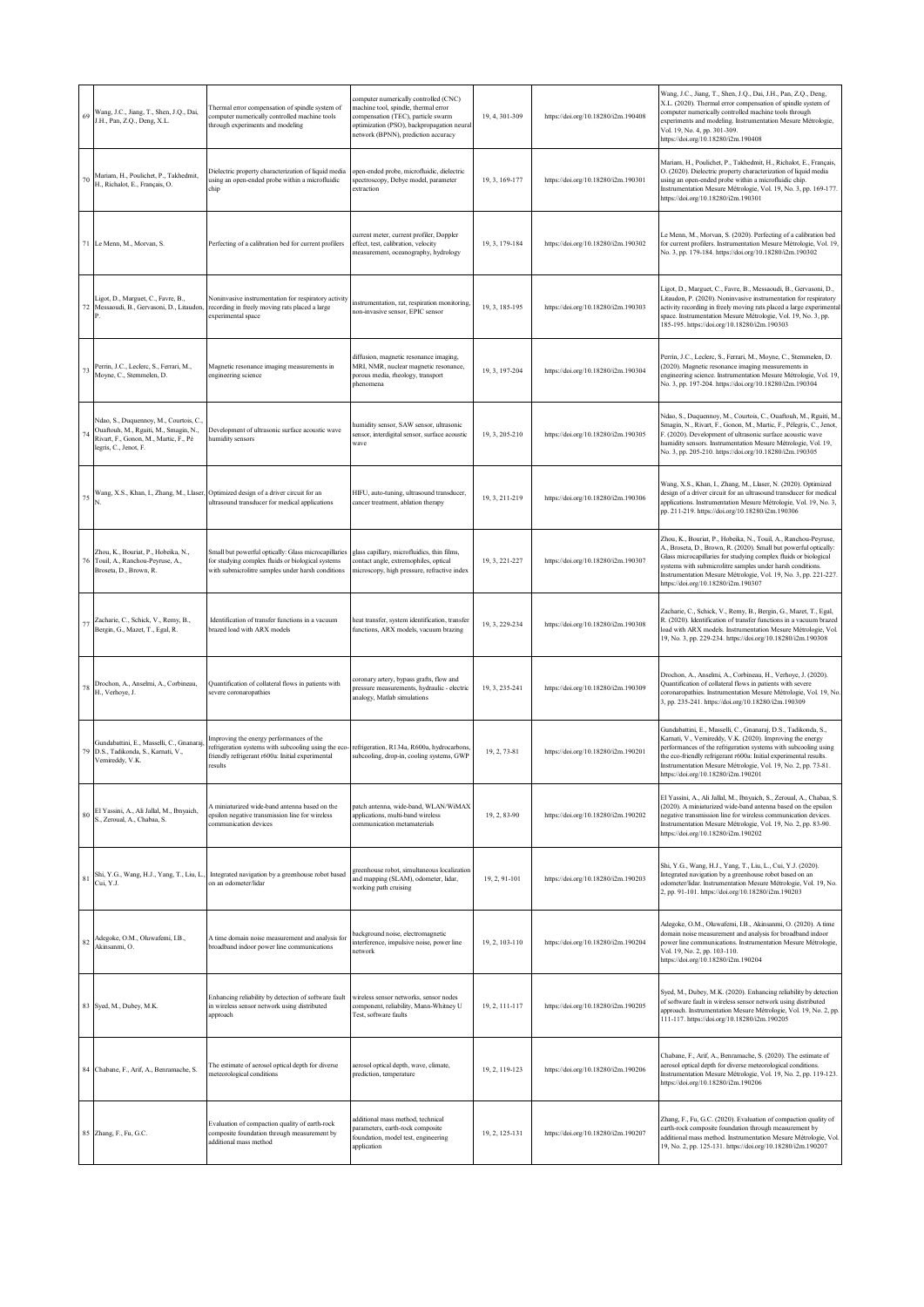| 86  | Venkataraman, A.P., Veerapathran, V.,<br>Girirajkumar, S.M.                                  | Error recursion reduction computational technique<br>based control system design for a multivariable<br>process                                                   | model identification, measurement, control,<br>error minimization computational<br>algorithm, ERRC, PSO                                                              | 19, 2, 133-140 | https://doi.org/10.18280/i2m.190208 | Venkataraman, A.P., Veerapathran, V., Girirajkumar, S.M.<br>(2020). Error recursion reduction computational technique based<br>control system design for a multivariable process. Instrumentation<br>Mesure Métrologie, Vol. 19, No. 2, pp. 133-140.<br>https://doi.org/10.18280/i2m.190208                             |
|-----|----------------------------------------------------------------------------------------------|-------------------------------------------------------------------------------------------------------------------------------------------------------------------|----------------------------------------------------------------------------------------------------------------------------------------------------------------------|----------------|-------------------------------------|-------------------------------------------------------------------------------------------------------------------------------------------------------------------------------------------------------------------------------------------------------------------------------------------------------------------------|
|     | 87 Yu, Z.G., Huang, G.M., Zhang, C.X.                                                        | Monitoring and characterization of surface<br>deformation after the closure of coal mines based<br>on small baseline interferometric synthetic aperture<br>radar  | coalmine, surface deformation, settlement,<br>uplift, time series, interferometric synthetic<br>aperture radar (InSAR)                                               | 19, 2, 141-150 | https://doi.org/10.18280/i2m.190209 | Yu, Z.G., Huang, G.M., Zhang, C.X. (2020). Monitoring and<br>characterization of surface deformation after the closure of coal<br>mines based on small baseline interferometric synthetic aperture<br>radar. Instrumentation Mesure Métrologie, Vol. 19, No. 2, pp.<br>141-150. https://doi.org/10.18280/i2m.190209     |
|     | 88 Chellappan, K., Sathiaseelan, D.A.                                                        | 2D dynamic spindle radial error motion analysis<br>using Fourier series in polar domain                                                                           | spindle, polar Fourier, radial error,<br>calibration, image processing, canny edge,<br>subpixel, least square                                                        | 19, 2, 151-159 | https://doi.org/10.18280/i2m.190210 | Chellappan, K., Sathiaseelan, D.A. (2020). 2D dynamic spindle<br>radial error motion analysis using Fourier series in polar domain.<br>Instrumentation Mesure Métrologie, Vol. 19, No. 2, pp. 151-159.<br>https://doi.org/10.18280/i2m.190210                                                                           |
| 89  | Li, X.B., Guo, J., Shao, M.D., Li, Y.P.,<br>Wu, Q.W.                                         | Pose adjustment capability of secondary mirror in<br>correcting gravity deformation of large aperture<br>emote sensor                                             | large aperture, gravity deformation,<br>misalignment-induced aberration, secondary<br>mirror, pose adjustment                                                        | 19, 2, 161-168 | https://doi.org/10.18280/i2m.190211 | Li, X.B., Guo, J., Shao, M.D., Li, Y.P., Wu, Q.W. (2020). Pose<br>adjustment capability of secondary mirror in correcting gravity<br>deformation of large aperture remote sensor. Instrumentation<br>Mesure Métrologie, Vol. 19, No. 2, pp. 161-168.<br>https://doi.org/10.18280/i2m.190211                             |
|     | Djeffal, R., Bekkouche, S.M.E.A.,<br>90 Samai, M., Younsi, Z., Mihoub, R.,<br>Benkhelifa, A. | Effect of phase change material eutectic plates on<br>the electric consumption of a designed refrigeration<br>system                                              | refrigeration system, phase change material<br>PCM, energy saving, over-consumption of<br>energy, energy consumption, thermal<br>stratification, melting temperature | 19, 1, 1-8     | https://doi.org/10.18280/i2m.190101 | Djeffal, R., Bekkouche, S.M.E.A., Samai, M., Younsi, Z.,<br>Mihoub, R., Benkhelifa, A. (2020). Effect of phase change<br>material eutectic plates on the electric consumption of a designed<br>refrigeration system. Instrumentation Mesure Métrologie, Vol. 19,<br>No. 1, pp. 1-8. https://doi.org/10.18280/i2m.190101 |
|     | 91 Kumar, S., Pahuja, R.                                                                     | Eco-friendly power generator cum fitness analyzer                                                                                                                 | body temperature, body mass index, heart<br>rate, dynamo, human exercisig power,<br>fitness model, virtual instrument                                                | 19, 1, 9-18    | https://doi.org/10.18280/i2m.190102 | Kumar, S., Pahuja, R. (2020). Eco-friendly power generator cum<br>fitness analyzer. Instrumentation Mesure Métrologie, Vol. 19, No.<br>1, pp. 9-18. https://doi.org/10.18280/i2m.190102                                                                                                                                 |
|     | 92 Cao, Y.H., Lou, W.D., Lu, H.L.                                                            | One ultra-wideband lumped-element loaded<br>antenna for radio instrument measurement                                                                              | loaded antenna, resistively loaded, indoor<br>antenna, ultra-wideband (UWB)                                                                                          | 19.1.19-24     | https://doi.org/10.18280/i2m.190103 | Cao, Y.H., Lou, W.D., Lu, H.L. (2020). One ultra-wideband<br>lumped-element loaded antenna for radio instrument<br>measurement. Instrumentation Mesure Métrologie, Vol. 19, No.<br>1, pp. 19-24. https://doi.org/10.18280/i2m.190103                                                                                    |
|     | 93 Nasir, N., Raji, S., Al Ahmad, M.F.                                                       | Electrical characterization of calcium oxalate<br>hydrate in urine                                                                                                | calcium oxalate powder, capacitance-<br>voltage method, urinalysis, kidney stones                                                                                    | 19, 1, 25-33   | https://doi.org/10.18280/i2m.190104 | Nasir, N., Raji, S., Al Ahmad, M.F. (2020). Electrical<br>characterization of calcium oxalate hydrate in urine.<br>Instrumentation Mesure Métrologie, Vol. 19, No. 1, pp. 25-33.<br>https://doi.org/10.18280/i2m.190104                                                                                                 |
|     | 94 Bentoumi, M., Bentoumi, A., Bakhti, H                                                     | Welsh DSP estimate and EMD applied to leak<br>detection in a water distribution pipeline                                                                          | leak, vibration sensor, EMD, WPSDE,<br>detection                                                                                                                     | 19, 1, 35-41   | https://doi.org/10.18280/i2m.190105 | Bentoumi, M., Bentoumi, A., Bakhti, H. (2020). Welsh DSP<br>estimate and EMD applied to leak detection in a water distribution<br>pipeline. Instrumentation Mesure Métrologie, Vol. 19, No. 1, pp.<br>35-41. https://doi.org/10.18280/i2m.190105                                                                        |
|     | 95 Cai, J.X., Wang, G., Wu, Y.X., Gao,<br>Z.T., Qiu, Z.C.                                    | Extrinsic optical fiber pressure sensor based on F-P<br>cavity                                                                                                    | in-situ stress monitoring, extrinsic optical-<br>fiber pressure sensor based on F-P cavity,<br>sensitive diaphragm, lightning strike                                 | 19, 1, 43-49   | https://doi.org/10.18280/i2m.190106 | Cai, J.X., Wang, G., Wu, Y.X., Gao, Z.T., Qiu, Z.C. (2019).<br>Extrinsic optical fiber pressure sensor based on F-P cavity.<br>Instrumentation Mesure Métrologie, Vol. 19, No. 1, pp. 43-49.<br>https://doi.org/10.18280/i2m.190106                                                                                     |
|     | 96 Khaldi, K., Sam, S., Gabouze, N.                                                          | Acetylcholinesterase modified porous silicon for<br>electrochemical measurement of total active<br>immobilized enzyme amount and effective<br>malathion detection | biosensors, porous materials, amperometric,<br>acetylcholinesterase, boron doped diamant                                                                             | 19, 1, 51-57   | https://doi.org/10.18280/i2m.190107 | Khaldi, K., Sam, S., Gabouze, N. (2020). Acetylcholinesterase<br>modified porous silicon for electrochemical measurement of total<br>active immobilized enzyme amount and effective malathion<br>detection. Instrumentation Mesure Métrologie, Vol. 19, No. 1, pp.<br>51-57. https://doi.org/10.18280/i2m.190107        |
|     | 97 Bentoumi, A., Mezache, A., Oudira, H.                                                     | Parameter estimation of Rayleigh-generalized<br>gamma mixture model                                                                                               | radar clutter, parameter estimation,<br>compound-gaussian, generalized gamma,<br>HOME, NIOME, [zlog(z)]                                                              | 19, 1, 59-64   | https://doi.org/10.18280/i2m.190108 | Bentoumi, A., Mezache, A., Oudira, H. (2020). Parameter<br>estimation of Rayleigh-generalized gamma mixture model.<br>Instrumentation Mesure Métrologie, Vol. 19, No. 1, pp. 59-64.<br>https://doi.org/10.18280/i2m.190108                                                                                              |
| 98  | Shi, Y.G., Yang, T., Zhang, S., Liu, L.,<br>Cui, Y.J.                                        | A Wi-Fi positioning system for material transport in<br>zreenhouses                                                                                               | greenhouse, indoor positioning, Wi-Fi<br>positioning, received signal strength<br>indicator (RSSI) ranging                                                           | 19, 1, 65-72   | https://doi.org/10.18280/i2m.190109 | Shi, Y.G., Yang, T., Zhang, S., Liu, L., Cui, Y.J. (2020). A Wi-Fi<br>positioning system for material transport in greenhouses.<br>Instrumentation Mesure Métrologie, Vol. 19, No. 1, pp. 65-72.<br>https://doi.org/10.18280/i2m.190109                                                                                 |
|     | 99 Campagnoli, E., Desando, A.                                                               | Validation of a CFD model of a labyrinth seal for<br>low pressure turbines using a fluid-thermal tool<br>tuned through experimental measurements                  | turbomachinery, labyrinth seals, leakages,<br>thermal and fluid models, test rig                                                                                     | 18, 6, 509-516 | https://doi.org/10.18280/i2m.180601 | Campagnoli, E., Desando, A. (2019). Validation of a CFD model<br>of a labyrinth seal for low pressure turbines using a fluid-thermal<br>tool tuned through experimental measurements. Instrumentation<br>Mesure Métrologie, Vol. 18, No. 6, pp. 509-516.<br>https://doi.org/10.18280/i2m.180601                         |
| 100 | Vovna, O., Laktionov, I., Andrieieva, A.<br>Petelin, E., Shtepa, O., Laktionova, H.          | Optimized calibration method for analog parametric<br>temperature sensors                                                                                         | calibration model, thermistor conversion<br>characteristic, measurement error,<br>approximation function                                                             | 18, 6, 517-526 | https://doi.org/10.18280/i2m.180602 | Vovna, O., Laktionov, I., Andrieieva, A., Petelin, E., Shtepa, O.,<br>Laktionova, H. (2019). Optimized calibration method for analog<br>parametric temperature sensors. Instrumentation Mesure Mé<br>trologie, Vol. 18, No. 6, pp. 517-526.<br>https://doi.org/10.18280/i2m.180602                                      |
| 101 | Yan, Y., Wu, Z.Y., Wu, X.T., Zhou,<br>X.L., Weng, C.X.                                       | A Linux-based integrated structural health<br>monitoring system for bridges in remote regions                                                                     | Structural Health Monitoring (SHM), linux<br>opensource, integrated design                                                                                           | 18, 6, 527-534 | https://doi.org/10.18280/i2m.180603 | Yan, Y., Wu, Z.Y., Wu, X.T., Zhou, X.L., Weng, C.X. (2019). A<br>Linux-based integrated structural health monitoring system for<br>bridges in remote regions. Instrumentation Mesure Métrologie,<br>Vol. 18, No. 6, pp. 527-534.<br>https://doi.org/10.18280/i2m.180603                                                 |
|     | 102 Bakhti, H., Bentoumi, M., Harrag, A.,<br>El-Hadi, K.                                     | Experimental validation of hybrid EMD-correlation<br>acoustic digital leaks detector in water distribution<br>network system                                      | leak detection, water distribution network,<br>spectral analysis, EMD, Cepstra, STM32F4                                                                              | 18, 6, 535-545 | https://doi.org/10.18280/i2m.180604 | Bakhti, H., Bentoumi, M., Harrag, A., El-Hadi, K. (2019).<br>Experimental validation of hybrid EMD-correlation acoustic<br>digital leaks detector in water distribution network system.<br>Instrumentation Mesure Métrologie, Vol. 18, No. 6, pp. 535-545.<br>https://doi.org/10.18280/i2m.180604                       |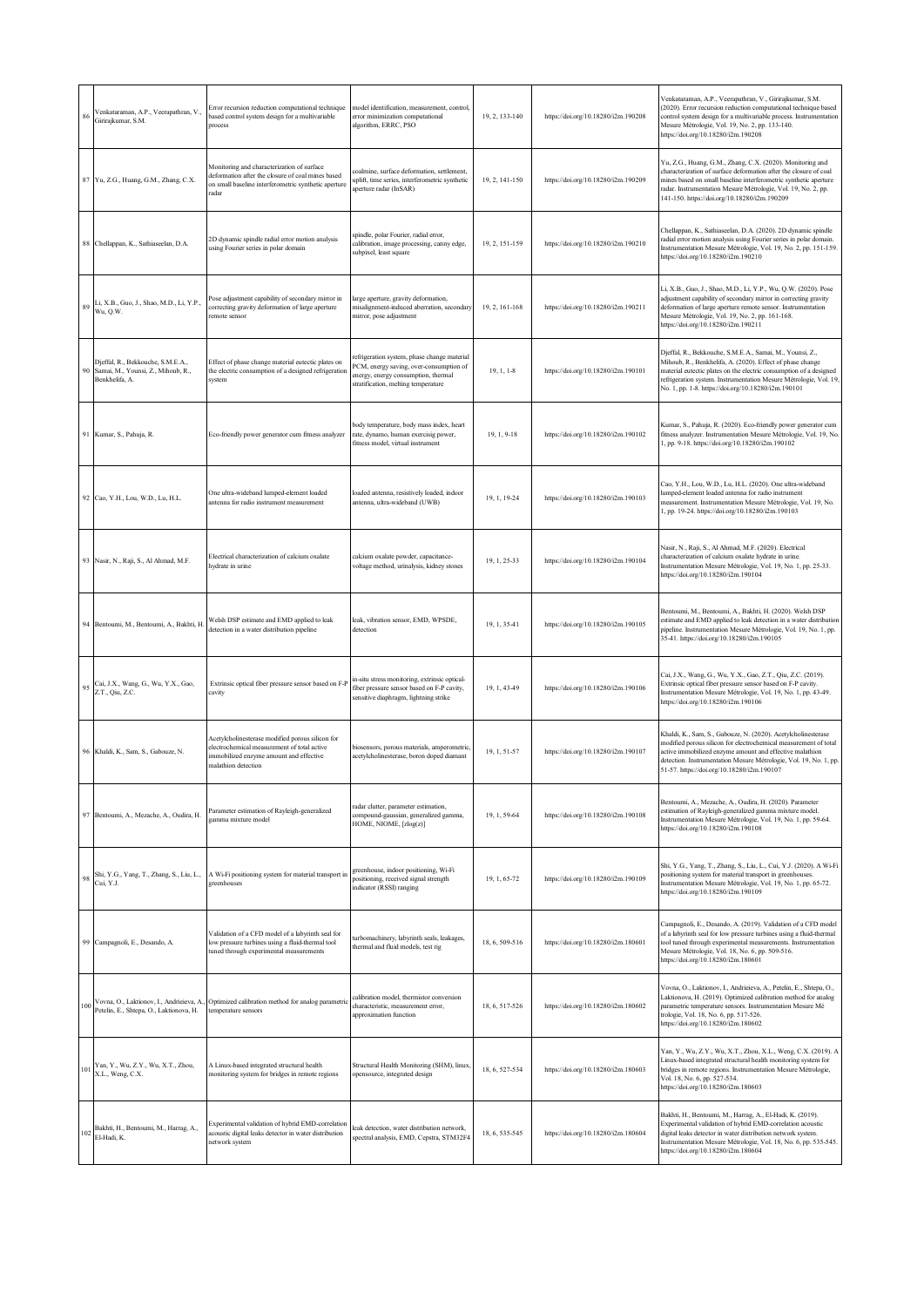| 103 | Wang, Y.N., Yang, Y.M., Zhang, P.Y.,<br>Zhang, X.                                                     | A human attitude solving algorithm based on fuzzy<br>proportional-integral-derivative controller and<br>complementary filter             | attitude solution, quaternion,<br>complementary filter, Fuzzy Proportional-<br>Integral-Derivative (PID) controller                                                                      | 18, 6, 547-552 | https://doi.org/10.18280/i2m.180605 | Wang, Y.N., Yang, Y.M., Zhang, P.Y., Zhang, X. (2019). A<br>human attitude solving algorithm based on fuzzy proportional-<br>integral-derivative controller and complementary filter.<br>Instrumentation Mesure Métrologie, Vol. 18, No. 6, pp. 547-552.<br>https://doi.org/10.18280/i2m.180605                     |
|-----|-------------------------------------------------------------------------------------------------------|------------------------------------------------------------------------------------------------------------------------------------------|------------------------------------------------------------------------------------------------------------------------------------------------------------------------------------------|----------------|-------------------------------------|---------------------------------------------------------------------------------------------------------------------------------------------------------------------------------------------------------------------------------------------------------------------------------------------------------------------|
| 104 | Guellai, F., Labed, A., Moummi, N.,<br>Mahboub, C.                                                    | Measurement and analysis of thermal-hydraulic<br>performance of curved and plate flat solar air<br>heaters; A comparative study          | solar collector, air heater, curved collector,<br>efficiency, thermal-hydraulic                                                                                                          | 18, 6, 553-558 | https://doi.org/10.18280/i2m.180606 | Guellai, F., Labed, A., Moummi, N., Mahboub, C. (2019).<br>Measurement and analysis of thermal-hydraulic performance of<br>curved and plate flat solar air heaters; a comparative study.<br>Instrumentation Mesure Métrologie, Vol. 18, No. 6, pp. 553-558.<br>https://doi.org/10.18280/i2m.180606                  |
| 105 | Cholker, A.K., Kavyateja, B.V., Reddy,<br>P.N.                                                        | Influence of carbon fibers on strain and damage<br>sensing of self compacting concrete under external<br>applied forces                  | electrical properties, self-compacting<br>concrete, gauge factor, structural health<br>monitoring, universal testing machine,<br>resistivity                                             | 18, 6, 559-565 | https://doi.org/10.18280/i2m.180607 | Cholker, A.K., Kavyateja, B.V., Reddy, P.N. (2019). Influence of<br>carbon fibers on strain and damage sensing of self compacting<br>concrete under external applied forces. Instrumentation Mesure M<br>étrologie, Vol. 18, No. 6, pp. 559-565.<br>https://doi.org/10.18280/i2m.180607                             |
|     | 106 Latroch, M., Ahmed, D., Abdelhafid, O.                                                            | A proposed use of Kalman gains behavior of<br>navigation measurements for the sensor fault<br>detection in quadcopter                    | Inertial Measurement Unit (INS), Kalman<br>Filter, Fault Detection and Isolation (FDI),<br>Unmanned Aerial Vehicles (UAV), GPS                                                           | 18, 6, 567-575 | https://doi.org/10.18280/i2m.180608 | Latroch, M., Ahmed, D., Abdelhafid, O. (2019). A proposed use<br>of Kalman gains behavior of navigation measurements for the<br>sensor fault detection in quadcopter. Instrumentation Mesure Mé<br>trologie, Vol. 18, No. 6, pp. 567-575.<br>https://doi.org/10.18280/i2m.180608                                    |
| 107 | Zhu, X.J., Jiang, Z., Zhao, X.B., Zhang,<br>M.J., Chen, X.F.                                          | A novel fuzzy fusion algorithm of multi-sensor data<br>and its application in coalmine gas monitoring                                    | Gas Monitoring, Fuzzy Comprehensive<br>Evaluation (FCE), multi-sensor data fusion,<br><i>rewarning</i>                                                                                   | 18, 6, 577-582 | https://doi.org/10.18280/i2m.180609 | Zhu, X.J., Jiang, Z., Zhao, X.B., Zhang, M.J., Chen, X.F. (2019).<br>A novel fuzzy fusion algorithm of multi-sensor data and its<br>application in coalmine gas monitoring. Instrumentation Mesure<br>Métrologie, Vol. 18, No. 6, pp. 577-582.<br>https://doi.org/10.18280/i2m.180609                               |
| 108 | Sundararaman, K.A., Seerkalan, V.,<br>Rangarajan, K.                                                  | Risk level of asthma and chronic obstructive<br>pulmonary disease through design of an intelligent<br>type-2 fuzzy expert system         | Type-2 fuzzy logic, expert systems, asthma,<br>chronic obstructive pulmonary disease,<br>uncertainty, user interface                                                                     | 18, 6, 583-590 | https://doi.org/10.18280/i2m.180610 | Sundararaman, K.A., Seerkalan, V., Rangarajan, K. (2019). Risk<br>level of asthma and chronic obstructive pulmonary disease<br>through design of an intelligent type-2 fuzzy expert system.<br>Instrumentation Mesure Métrologie, Vol. 18, No. 6, pp. 583-590.<br>https://doi.org/10.18280/i2m.180610               |
|     | 109 Kou, Z.C., Fang, Y.J.                                                                             | A semi-supervised sparse representation neural<br>network for error estimation of electricity meters<br>with insufficient tagged samples | Artificial Neural Network (ANN), machine<br>learning, error estimation, electricity meters                                                                                               | 18, 6, 591-594 | https://doi.org/10.18280/i2m.180611 | Kou, Z.C., Fang, Y.J. (2019). A semi-supervised sparse<br>representation neural network for error estimation of electricity<br>meters with insufficient tagged samples. Instrumentation Mesure<br>Métrologie, Vol. 18, No. 6, pp. 591-594.<br>https://doi.org/10.18280/i2m.180611                                   |
| 110 | Abderrahmane, K., Mohammed, T.,<br>Houari, A., Abdeldjalil, D.                                        | Design and realization of an air solar heater and<br>thermal measurement                                                                 | drying of agro-food products, solar air<br>collector, solar air heating, renewable<br>energy in buildings, PV, thermal                                                                   | 18, 6, 595-602 | https://doi.org/10.18280/i2m.180612 | Abderrahmane, K., Mohammed, T., Houari, A., Abdeldjalil, D.<br>(2019). Design and realization of an air solar heater and thermal<br>measurement. Instrumentation Mesure Métrologie, Vol. 18, No.<br>6, pp. 595-602. https://doi.org/10.18280/i2m.180612                                                             |
|     | Gao, C.J., Qiao, D., Zhang, X.F., Liu,<br>S.Y., Zhou, Y.F.                                            | Analysis of seepage influence on high slopes based<br>on multi-dimensional measured data                                                 | high slope, in-situ probe test, close-range<br>photogrammetry, numerical simulation,<br>digital level meter, pore osmometer, rebar<br>stress meter and anchor cable axial force<br>meter | 18, 6, 603-613 | https://doi.org/10.18280/i2m.180613 | Gao, C.J., Qiao, D., Zhang, X.F., Liu, S.Y., Zhou, Y.F. (2019).<br>Analysis of seepage influence on high slopes based on multi-<br>dimensional measured data. Instrumentation Mesure Métrologie,<br>Vol. 18, No. 6, pp. 603-613.<br>https://doi.org/10.18280/i2m.180613                                             |
| 112 | Cucumo, M.A., Ferraro, V., Galloro, A.,<br>Gullo, D., Kaliakatsos, D., Nicoletti, F.                  | Parametric CFD analysis for the evaluation of<br>evaporative cooler performances                                                         | air cooler, water spray system, CFD<br>simulation, evaporative cooler, droplet size,<br>nozzle arrangement                                                                               | 18, 5, 427-434 | https://doi.org/10.18280/i2m.180501 | Cucumo, M.A., Ferraro, V., Galloro, A., Gullo, D., Kaliakatsos,<br>D., Nicoletti, F. (2019). Parametric CFD analysis for the<br>evaluation of evaporative cooler performances. Instrumentation<br>Mesure Métrologie, Vol. 18, No. 5, pp. 427-434.<br>https://doi.org/10.18280/i2m.180501                            |
|     | 113 Song, B., Li, S.L., Tan, M., Zhong, W.                                                            | An adaptive approach for ultra-wideband<br>positioning in complex environment                                                            | Ultra-Wideband (UWB) Positioning, Non-<br>Line-Of-Sight (NLOS) Ranging Error,<br>Fuzzy Gaussian Process Regression (F-<br>GPR), Moment-Based Imbalanced Binary<br>Classification (MIBC)  | 18, 5, 435-443 | https://doi.org/10.18280/i2m.180502 | Song, B., Li, S.L., Tan, M., Zhong, W. (2019). An adaptive<br>approach for ultra-wideband positioning in complex environment.<br>Instrumentation Mesure Métrologie, Vol. 18, No. 5, pp. 435-443.<br>https://doi.org/10.18280/i2m.180502                                                                             |
| 114 | Khantach, A.E., Hamlich, M.,<br>Belbounaguia, N.                                                      | Real-time false data detection in smart grid based<br>on fuzzy time series                                                               | false data detection, state estimation, fuzzy<br>time series, smart grid                                                                                                                 | 18, 5, 445-450 | https://doi.org/10.18280/i2m.180503 | Khantach, A.E., Hamlich, M., Belbounaguia, N. (2019). Real-<br>time false data detection in smart grid based on fuzzy time series.<br>Instrumentation Mesure Métrologie, Vol. 18, No. 5, pp. 445-450.<br>https://doi.org/10.18280/i2m.180503                                                                        |
| 115 | Abdou, A., Bouchala, T., Abdelhadi, B.,<br>Guettafi, A., Benoudjit, A.                                | Nondestructive eddy current measurement of<br>coating thickness of aeronautical construction<br>materials                                | eddy current sensor, coating thickness,<br>inverse problem, coupled electric field<br>method, metal sheet                                                                                | 18, 5, 451-457 | https://doi.org/10.18280/i2m.180504 | Abdou, A., Bouchala, T., Abdelhadi, B., Guettafi, A., Benoudjit,<br>A. (2019). Nondestructive eddy current measurement of coating<br>thickness of aeronautical construction materials. Instrumentation<br>Mesure Métrologie, Vol. 18, No. 5, pp. 451-457.<br>https://doi.org/10.18280/i2m.180504                    |
|     | 116 Li, L., Zhao, C., Li, C.L., Qin, S.J.                                                             | End position detection of industrial robots based on<br>laser tracker                                                                    | industrial robots, identification accuracy,<br>position detection, coordinate conversion,<br>laser target                                                                                | 18, 5, 459-464 | https://doi.org/10.18280/i2m.180505 | Li, L., Zhao, C., Li, C.L., Qin, S.J. (2019). End position detection<br>of industrial robots based on laser tracker. Instrumentation Mesure<br>Métrologie, Vol. 18, No. 5, pp. 459-464.<br>https://doi.org/10.18280/i2m.180505                                                                                      |
|     | 117 Alam, M.S., Muthiah, A., Salve, U.R.                                                              | Thermal comfort of the kitchen in pantry cars on<br>indian railways                                                                      | thermal sensation, neutral temperature,<br>Comfort Range, Predicted Mean Vote<br>(PMV), Predicted Percentage Dissatisfied<br>(PPD)                                                       | 18, 5, 465-477 | https://doi.org/10.18280/i2m.180506 | Alam, M.S., Muthiah, A., Salve, U.R. (2019). Thermal comfort of<br>the kitchen in pantry cars on indian railways. Instrumentation<br>Mesure Métrologie, Vol. 18, No. 5, pp. 465-477.<br>https://doi.org/10.18280/i2m.180506                                                                                         |
|     | H.X., Jiang, H.D.                                                                                     | Zhang, C.G., Zha, D.H., Zhou, S., Zhou, 3D visualization of landslide based on close-range<br>photogrammetry                             | landslide, 3D reconstruction, close-range<br>photogrammetry, cloud data, Triangulated<br>irregular Network (TIN)                                                                         | 18, 5, 479-484 | https://doi.org/10.18280/i2m.180507 | Zhang, C.G., Zha, D.H., Zhou, S., Zhou, H.X., Jiang, H.D.<br>(2019). 3D visualization of landslide based on close-range<br>photogrammetry. Instrumentation Mesure Métrologie, Vol. 18,<br>No. 5, pp. 479-484. https://doi.org/10.18280/i2m.180507                                                                   |
| 119 | Abdou, A., Safer, O.A., Bouchala, T.,<br>Bendaikha, A., Abdelhadi, B., Guettafi,<br>A., Benoudjit, A. | An eddy current nondestructive method for crack<br>detection in multilayer riveted structures                                            | eddy current, multilayer, nondestructive<br>testing, finite element method, riveted<br>structures, hidden cracks                                                                         | 18, 5, 485-490 | https://doi.org/10.18280/i2m.180508 | Abdou, A., Safer, O.A., Bouchala, T., Bendaikha, A., Abdelhadi,<br>B., Guettafi, A., Benoudjit, A. (2019). An eddy current<br>nondestructive method for crack detection in multilayer riveted<br>structures. Instrumentation Mesure Métrologie, Vol. 18, No. 5,<br>pp. 485-490. https://doi.org/10.18280/i2m.180508 |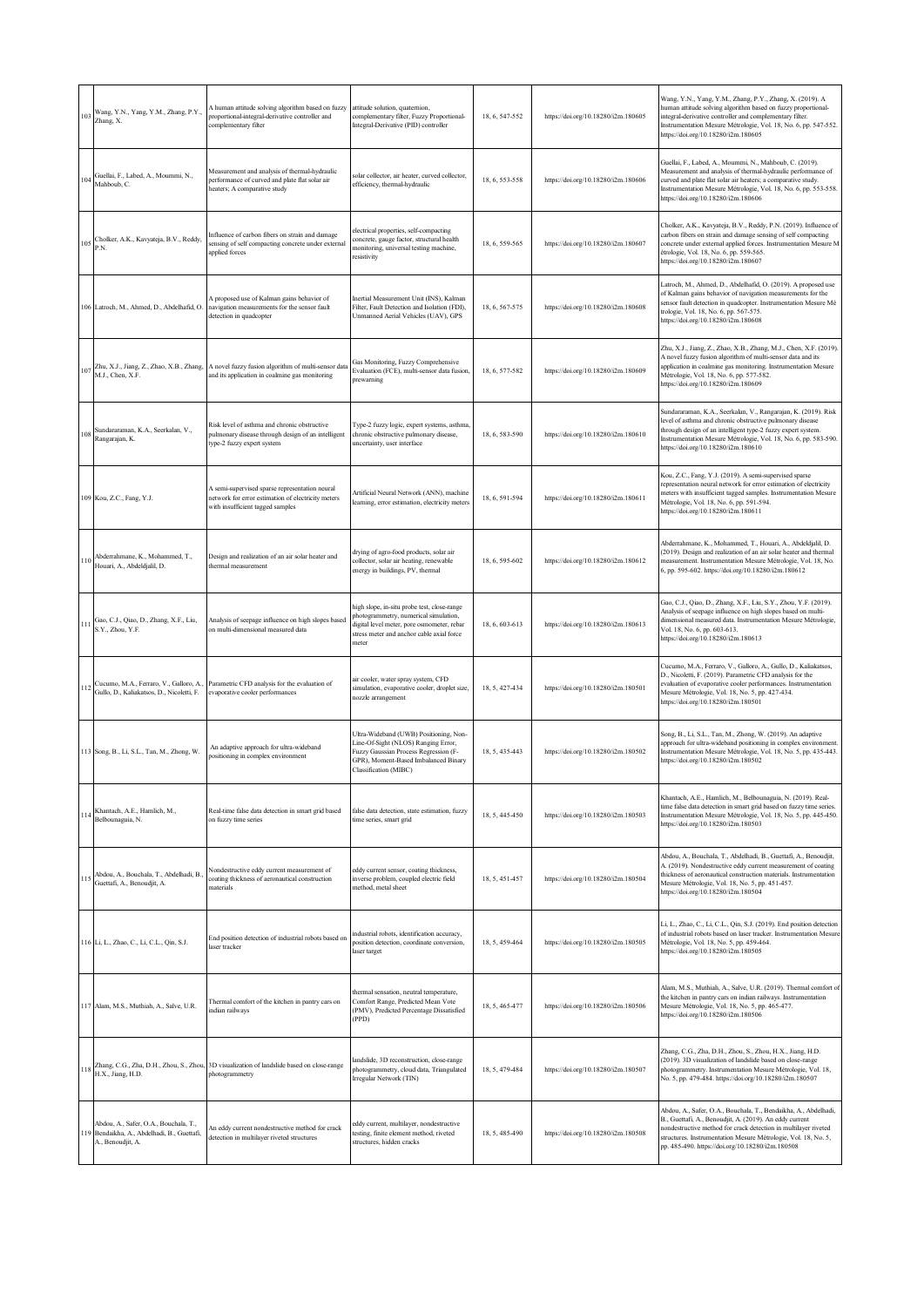| 120 | Mihoub, R., Amroune, A., Bekkouche,<br>S.M.E.A., Djeffal, R., Benkhelifa, A.                                         | A novel temperature estimation model for limestone limestone soil, temperature, solar radiation,<br>soil                                                 | estimation                                                                                                                                                  | 18, 5, 491-496 | https://doi.org/10.18280/i2m.180509 | Mihoub, R., Amroune, A., Bekkouche, S.M.E.A., Djeffal, R.,<br>Benkhelifa, A. (2019). A novel temperature estimation model for<br>limestone soil. Instrumentation Mesure Métrologie, Vol. 18, No.<br>5, pp. 491-496. https://doi.org/10.18280/i2m.180509                                                                                                 |
|-----|----------------------------------------------------------------------------------------------------------------------|----------------------------------------------------------------------------------------------------------------------------------------------------------|-------------------------------------------------------------------------------------------------------------------------------------------------------------|----------------|-------------------------------------|---------------------------------------------------------------------------------------------------------------------------------------------------------------------------------------------------------------------------------------------------------------------------------------------------------------------------------------------------------|
|     | 121 Yuan, H.B.                                                                                                       | Development and application of a modular<br>automobile wheel measuring instrument                                                                        | portable, automobile wheel, runout<br>measurement, harmonic analysis, LPC2294                                                                               | 18, 5, 497-502 | https://doi.org/10.18280/i2m.180510 | Yuan, H.B. (2019). Development and application of a modular<br>automobile wheel measuring instrument. Instrumentation Mesure<br>Métrologie, Vol. 18, No. 5, pp. 497-502.<br>https://doi.org/10.18280/i2m.180510                                                                                                                                         |
| 122 | Habib, R.S., Abdelhamid, B., Mohamed,<br>B., Larbi, A.A.                                                             | Numerical simulation of reactive flow of two<br>turbulence models based on probability density<br>function                                               | reactive flow, flamelet regime, turbulence,<br>combustion, numerical simulation                                                                             | 18, 5, 503-508 | https://doi.org/10.18280/i2m.180511 | Habib, R.S., Abdelhamid, B., Mohamed, B., Larbi, A.A. (2019).<br>Numerical simulation of reactive flow of two turbulence models<br>based on probability density function. Instrumentation Mesure Mé<br>trologie, Vol. 18, No. 5, pp. 503-508.<br>https://doi.org/10.18280/i2m.180511                                                                    |
|     | 123 Mutani, G., Todeschi, V., Matsuo, K.                                                                             | Urban heat island mitigation: a GIS-based model for<br>hiroshima                                                                                         | Urban Heat Island (UHI), microclimate,<br>linear regression models, urban<br>environment, satellite images, GIS, urban<br>norphology, NDVI, albedo          | 18, 4, 323-335 | https://doi.org/10.18280/i2m.180401 | Mutani, G., Todeschi, V., Matsuo, K. (2019). Urban heat island<br>mitigation: A GIS-based model for Hiroshima. Instrumentation<br>Mesure Métrologie, Vol. 18, No. 4, pp. 323-335.<br>https://doi.org/10.18280/i2m.180401                                                                                                                                |
| 124 | Belmecheri, H., Seghier, T., Belkheiri,<br>M., Zegnini, B.                                                           | Insulating and thermal aging dielectric properties<br>dependency of transformer oil using spectroscopy<br>techniques                                     | oower transformer, mineral oil, dielectrics,<br>aging, degradation, frequency domain                                                                        | 18, 4, 337-342 | https://doi.org/10.18280/i2m.180402 | Belmecheri, H., Seghier, T., Belkheiri, M., Zegnini, B. (2019).<br>Insulating and thermal aging dielectric properties dependency of<br>transformer oil using spectroscopy techniques. Instrumentation<br>Mesure Métrologie, Vol. 18, No. 4, pp. 337-342.<br>https://doi.org/10.18280/i2m.180402                                                         |
| 125 | Chen, S.R., Qu, X.Y., Qiu, L.W.,<br>Zhang, Y.C., Du, T.                                                              | A statistical method for lithic content based on core<br>measurement, image analysis and microscopic<br>statistics in sand-conglomerate reservoir        | sand-conglomerate reservoir, gravel-level<br>lithics, sand-level lithics, dongying<br>depression, full-bore formation microimager<br>(FMI); imaging logging | 18, 4, 343-352 | https://doi.org/10.18280/i2m.180403 | Chen, S.R., Qu, X.Y., Qiu, L.W., Zhang, Y.C., Du, T. (2019). A<br>statistical method for lithic content based on core measurement,<br>image analysis and microscopic statistics in sand-conglomerate<br>reservoir. Instrumentation Mesure Métrologie, Vol. 18, No. 4, pp.<br>343-352. https://doi.org/10.18280/i2m.180403                               |
|     | 126 Maurya, N.K., Rastogi, V., Singh, P.                                                                             | Comparative study and measurement of form errors<br>for the component printed by FDM and polyjet<br>process                                              | rapid prototyping, dimensional accuracy,<br>flatness analysis, IT grades, surface<br>oughness, cylindricity analysis, analysis of<br>oundness               | 18, 4, 353-359 | https://doi.org/10.18280/i2m.180404 | Maurya, N.K., Rastogi, V., Singh, P. (2019). Comparative study<br>and measurement of form errors for the component printed by<br>FDM and polyjet process. Instrumentation Mesure Métrologie,<br>Vol. 18, No. 4, pp. 353-359.<br>https://doi.org/10.18280/i2m.180404                                                                                     |
|     | 127 Ye, Z.X., Zhang, Y., Zou, J.F., Zheng,                                                                           | Tunnel measurement of riblet drag reduction                                                                                                              | tunnel measurement, riblet surface,<br>turbulent boundary laver. Hot-Wire<br>Anemometer (HWA), Drag Reduction                                               | 18, 4, 361-367 | https://doi.org/10.18280/i2m.180405 | Ye, Z.X., Zhang, Y., Zou, J.F., Zheng, Y. (2019). Tunnel<br>measurement of riblet drag reduction. Instrumentation Mesure Mé<br>trologie, Vol. 18, No. 4, pp. 361-367.<br>https://doi.org/10.18280/i2m.180405                                                                                                                                            |
|     | 128 Touahria, A., Bougriou, C.                                                                                       | Numerical investigation of a new ventilation-<br>radiator                                                                                                | Cross Flow, CFD, COP, economical<br>system, elliptic tubes, heating system,<br>Transfer Coefficient by Convection (acon),<br>ventilation-radiator           | 18, 4, 369-380 | https://doi.org/10.18280/i2m.180406 | Touahria, A., Bougriou, C. (2019). Numerical investigation of a<br>new ventilation-radiator. Instrumentation Mesure Métrologie, Vol<br>18, No. 4, pp. 369-380. https://doi.org/10.18280/i2m.180406                                                                                                                                                      |
| 129 | Hua, W.X., Zhang, W.M., Li, J., Li,<br>X.X., Li, X., Shen, T.G.                                                      | Measurement of flow field in waterjet nozzles with<br>different structures                                                                               | flow field, specific energy, impact distance,<br>nozzle structure                                                                                           | 18, 4, 381-388 | https://doi.org/10.18280/i2m.180407 | Hua, W.X., Zhang, W.M., Li, J., Li, X.X., Li, X., Shen, T.G.<br>(2019). Measurement of flow field in waterjet nozzles with<br>different structures. Instrumentation Mesure Métrologie, Vol. 18,<br>No. 4, pp. 381-388. https://doi.org/10.18280/i2m.180407                                                                                              |
|     | Mediani, A., Moungar, H., Larbi, A.A.,<br>130 Loumani, A., Chaouch, W.B., Djaber,<br>A., Tigani, C., Benatiallah, A. | The isothermal sorption measurement and the<br>isosteric heats determinations for the south algerian<br>date varieties                                   | sorption isotherm, solar drying, gravimetric<br>method, isosteric heats, date varieties, GAB<br>and smith models                                            | 18, 4, 389-396 | https://doi.org/10.18280/i2m.180408 | Mediani, A., Moungar, H., Larbi, A.A., Loumani, A., Chaouch,<br>W.B., Djaber, A., Tigani, C., Benatiallah, A. (2019). The<br>isothermal sorption measurement and the isosteric heats<br>determinations for the South Algerian date varieties.<br>Instrumentation Mesure Métrologie, Vol. 18, No. 4, pp. 389-396.<br>https://doi.org/10.18280/i2m.180408 |
| 131 | Ren, S.Q., Dong, C.M., Chen, X.J.,<br>Wang, C.H.                                                                     | Improving the measurement accuracy of SINS<br>through calibration on horizontal three-axis<br>turntable                                                  | SINS, systematic calibration, Horizontal<br>Three-Axis Turntable (3AT), errors, gyro                                                                        | 18, 4, 397-406 | https://doi.org/10.18280/i2m.180409 | Ren, S.Q., Dong, C.M., Chen, X.J., Wang, C.H. (2019).<br>Improving the measurement accuracy of sins through calibration<br>on horizontal three-axis turntable. Instrumentation Mesure Mé<br>trologie, Vol. 18, No. 4, pp. 397-406.<br>https://doi.org/10.18280/i2m.180409                                                                               |
|     | 132 Maheshan, C.M., Kumar, H.P.                                                                                      | Image enhancement of transformer oil images using CSF, ICSF, MSE, OSF, PSNR, SSIM,<br>improved complex shock filter                                      | transformer Oil                                                                                                                                             | 18, 4, 407-412 | https://doi.org/10.18280/i2m.180410 | Maheshan, C.M., Kumar, H.P. (2019). Image enhancement of<br>transformer oil images using improved complex shock filter.<br>Instrumentation Mesure Métrologie, Vol. 18, No. 4, pp. 407-412.<br>https://doi.org/10.18280/i2m.180410                                                                                                                       |
| 133 | Pratama, A.H., Gunawan, A.A.N.,<br>Suyanto, H.                                                                       | Determination characteristic and classification the<br>types of orange using UV-vis spectrophotometer by<br>k-nearest neighbor algorithm                 | absorbance, electromagnetic, euclidean,<br>matrix, spectrum, wavelength                                                                                     | 18, 4, 413-419 | https://doi.org/10.18280/i2m.180411 | Pratama, A.H., Gunawan, A.A.N., Suyanto, H. (2019).<br>Determination characteristic and classification the types of orange<br>using UV-Vis spectrophotometer by K-Nearest neighbor<br>algorithm. Instrumentation Mesure Métrologie, Vol. 18, No. 4, pp<br>413-419. https://doi.org/10.18280/i2m.180411                                                  |
|     | 134 Wang, C.F.                                                                                                       | Comparative analysis on influencing factors of<br>alignment monitoring between continuous rigid-<br>frame bridge and continuous girder bridge            | Continuous Rigid-Frame (CRF) Bridge,<br>Continuous Girder (CG) Bridge,<br>construction sequences, cumulative<br>displacement                                | 18, 4, 421-425 | https://doi.org/10.18280/i2m.180412 | Wang, C.F. (2019). Comparative analysis on influencing factors<br>of alignment monitoring between continuous rigid-frame bridge<br>and continuous girder bridge. Instrumentation Mesure Métrologie,<br>Vol. 18, No. 4, pp. 421-425.<br>https://doi.org/10.18280/i2m.180412                                                                              |
|     | 135 Jagtap, H.P., Bewoor, A., Kumar, R.                                                                              | Thermal power plant condenser fault diagnosis<br>using coordinated condition monitoring approach                                                         | eliability analysis, preventive maintenance,<br>vibration analysis, noise measurement,<br>ultrasound                                                        | 18, 3, 223-235 | https://doi.org/10.18280/i2m.180301 | Jagtap, H.P., Bewoor, A., Kumar, R. (2019). Thermal power plant<br>condenser fault diagnosis using coordinated condition monitoring<br>approach. Instrumentation Mesure Métrologie, Vol. 18, No. 3, pp.<br>223-235. https://doi.org/10.18280/i2m.180301                                                                                                 |
| 136 | Shi, Y.G.                                                                                                            | Liu, X., Qiao, X., Shi, X.D., Liu, Q.M., A novel apple size and surface quality detection and LabVIEW, particle area, surface quality,<br>grading system | grading, manipulator and motion control                                                                                                                     | 18, 3, 237-242 | https://doi.org/10.18280/i2m.180302 | Liu, X., Qiao, X., Shi, X.D., Liu, Q.M., Shi, Y.G. (2019). A novel<br>apple size and surface quality detection and grading system.<br>Instrumentation Mesure Métrologie, Vol. 18, No. 3, pp. 237-242.<br>https://doi.org/10.18280/i2m.180302                                                                                                            |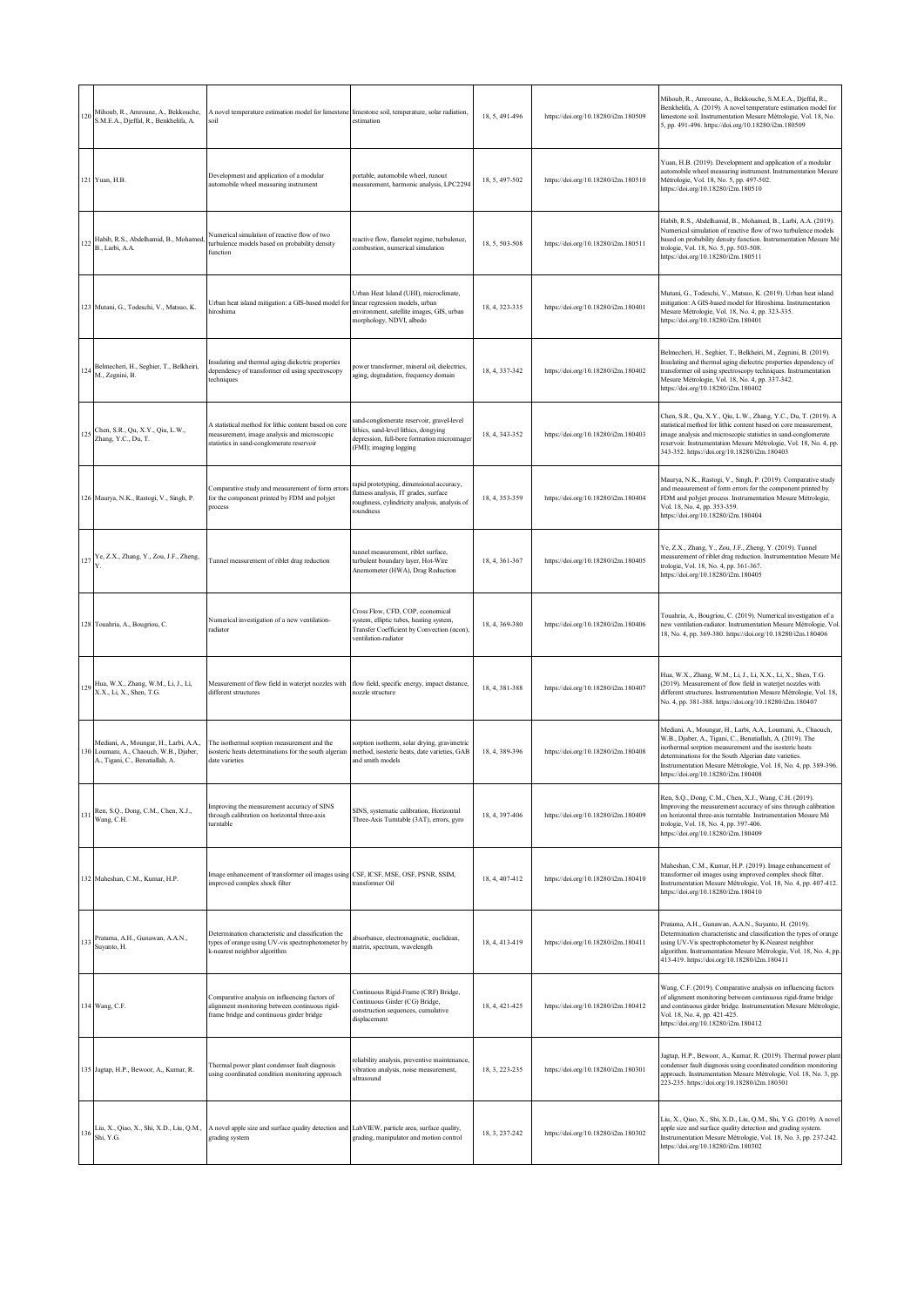|     | 137 Ouarhlent, F., Soudani, A.                                                | Numerical study of the effect of permeability in a<br>partially porous medium                                                              | porous medium, permeability, heat transfer,<br>natural convection, cubic cavity                                                                                                 | 18, 3, 243-248 | https://doi.org/10.18280/i2m.180303 | Ouarhlent, F., Soudani, A. (2019). Numerical study of the effect<br>of permeability in a partially porous medium. Instrumentation<br>Mesure Métrologie, Vol. 18, No. 3, pp. 243-248.<br>https://doi.org/10.18280/i2m.180303                                                                                                   |
|-----|-------------------------------------------------------------------------------|--------------------------------------------------------------------------------------------------------------------------------------------|---------------------------------------------------------------------------------------------------------------------------------------------------------------------------------|----------------|-------------------------------------|-------------------------------------------------------------------------------------------------------------------------------------------------------------------------------------------------------------------------------------------------------------------------------------------------------------------------------|
|     | 138 Xi, G.Q., Huang, C.J., Liu, S.Q.                                          | A multi-sensor data fusion method for<br>nondestructive testing of oil pipelines                                                           | nondestructive testing, multi-sensor data<br>fusion, dempster-shafer theory (DST),<br>fuzzy linear regression                                                                   | 18, 3, 249-255 | https://doi.org/10.18280/i2m.180304 | Xi, G.Q., Huang, C.J., Liu, S.Q. (2019). A multi-sensor data<br>fusion method for nondestructive testing of oil pipelines.<br>Instrumentation Mesure Métrologie, Vol. 18, No. 3, pp. 249-255.<br>https://doi.org/10.18280/i2m.180304                                                                                          |
|     | 139 Moulay, F., Habbatti, A., Hamdaoui, H.                                    | Application and control of a doubly fed induction<br>machine integrated in wind energy system                                              | doubly fed asynchronous machine, flux<br>orientation command (FOC), wind turbine,<br>doubly-fed induction generator, wind<br>energy conversion system                           | 18, 3, 257-265 | https://doi.org/10.18280/i2m.180305 | Moulay, F., Habbatti, A., Hamdaoui, H. (2019). Application and<br>control of a doubly fed induction machine integrated in wind<br>energy system. Instrumentation Mesure Métrologie, Vol. 18, No.<br>3, pp. 257-265. https://doi.org/10.18280/i2m.180305                                                                       |
| 140 | Huang, C., Yi, G.X., Zeng, Q.S., Hu, L.<br>Xu, Z.Y.                           | Design and software implementation of a<br>navigation accuracy evaluation based on error<br>nodel solution                                 | gyro, accelerometer, course effect, the<br>second-order error related to the specific<br>force (SF2E), navigation accuracy                                                      | 18, 3, 267-273 | https://doi.org/10.18280/i2m.180306 | Huang, C., Yi, G.X., Zeng, Q.S., Hu, L., Xu, Z.Y. (2019). Design<br>and software implementation of a navigation accuracy evaluation<br>based on error model solution. Instrumentation Mesure Mé<br>trologie, Vol. 18, No. 3, pp. 267-273.<br>https://doi.org/10.18280/i2m.180306                                              |
|     | 141 Reda, H.M., Abdelylah, B.                                                 | Numerical investigation and solar flux distribution<br>analysis of parabolic trough solar collector by<br>adding secondary reflector       | heat transfer enhancement, parabolic trough<br>collector, non-uniform heat flux, nusselt<br>number, secondary reflector, computational<br>fluid dynamic                         | 18, 3, 275-280 | https://doi.org/10.18280/i2m.180307 | Reda, H.M., Abdelylah, B. (2019). Numerical investigation and<br>solar flux distribution analysis of parabolic trough solar collector<br>by adding secondary reflector. Instrumentation Mesure Mé<br>trologie, Vol. 18, No. 3, pp. 275-280.<br>https://doi.org/10.18280/i2m.180307                                            |
| 142 | Oaddi, R., Tiskatine, R., Boulaid, M.,<br>Bammou, L., Aharoune, A., Ihlal, A. | Thermo-physical properties measurements of an<br>insulating material extracted from different date<br>palm trees                           | thermal insulation, thermo-physical<br>properties, transient plane source method,<br>porous material, fiber orientation, waste<br>materials                                     | 18, 3, 281-287 | https://doi.org/10.18280/i2m.180308 | Oaddi, R., Tiskatine, R., Boulaid, M., Bammou, L., Aharoune, A.,<br>Ihlal, A. (2019). Thermo-physical properties measurements of an<br>insulating material extracted from different date palm trees.<br>Instrumentation Mesure Métrologie, Vol. 18, No. 3, pp. 281-287<br>https://doi.org/10.18280/i2m.180308                 |
|     | 143 Cui, Z., Wang, Y.X.                                                       | Denoising of seismic signals through wavelet<br>ransform based on entropy and inter-scale<br>correlation model                             | entropy, inter-scale correlation, seismic<br>signal, denoising                                                                                                                  | 18, 3, 289-295 | https://doi.org/10.18280/i2m.180309 | Cui, Z., Wang, Y.X. (2019). Denoising of seismic signals through<br>wavelet transform based on entropy and inter-scale correlation<br>nodel. Instrumentation Mesure Métrologie, Vol. 18, No. 3, pp.<br>289-295. https://doi.org/10.18280/i2m.180309                                                                           |
| 144 | Larbi, A.A., Loumani, A., Mediani, A.,<br>Bennaceur, S., Tigani, C.           | Experimental measurement of moisture sorption<br>isotherms and isosteric heat of palm hearts (jomare)<br>harvested in the algerian sahara  | solar dryer, palm heart, modelling,<br>hygroscopic, isosteric desorption heats                                                                                                  | 18, 3, 297-304 | https://doi.org/10.18280/i2m.180310 | Larbi, A.A., Loumani, A., Mediani, A., Bennaceur, S., Tigani, C.<br>(2019). Experimental measurement of moisture sorption<br>isotherms and isosteric heat of palm hearts (Jomare) harvested in<br>the Algerian Sahara. Instrumentation Mesure Métrologie, Vol. 18,<br>No. 3, pp. 297-304. https://doi.org/10.18280/i2m.180310 |
| 145 | Hanan, Gunawan, A.A.N., Sumadiyasa,<br>M.                                     | Water level detection system based on ultrasonic<br>sensors hc-sr04 and esp8266-12 modules with<br>telegram and buzzer communication media | HC-SR04, ESP8266-12E, buzzer, telegram                                                                                                                                          | 18, 3, 305-309 | https://doi.org/10.18280/i2m.180311 | Hanan, Gunawan, A.A.N., Sumadiyasa, M. (2019). Water level<br>detection system based on ultrasonic sensors HC-SR04 and<br>ESP8266-12 modules with telegram and buzzer communication<br>media. Instrumentation Mesure Métrologie, Vol. 18, No. 3, pp.<br>305-309. https://doi.org/10.18280/i2m.180311                          |
| 146 | Younes, T.M., Tutunji, T.A., Soliman,<br>A., Dalabeeh, A.K.                   | A methodology to measure cp / cv ratio using u-<br>shape acoustic resonance tube                                                           | acoustic resonance, U-shape resonance<br>tube, specific heat ratio, standing wave                                                                                               | 18, 3, 311-316 | https://doi.org/10.18280/i2m.180312 | Younes, T.M., Tutunji, T.A., Soliman, A., Dalabeeh, A.K. (2019)<br>A methodology to measure CP / CV ratio using U-shape acoustic<br>esonance tube. Instrumentation Mesure Métrologie, Vol. 18, No.<br>3, pp. 311-316. https://doi.org/10.18280/i2m.180312                                                                     |
|     | $147$ Li, L.H., Xing, Y.Z., Wen, P., Yu, Y.,<br>Li, C.C., Huang, R.L.         | Measurement and prediction of rectal temperature<br>of chicken based on genetic programming                                                | monitoring devices, layer, wing<br>temperature, GP, data-simulation, body<br>temperature monitoring                                                                             | 18, 3, 317-322 | https://doi.org/10.18280/i2m.180313 | Li, L.H., Xing, Y.Z., Wen, P., Yu, Y., Li, C.C., Huang, R.L.<br>(2019). Measurement and prediction of rectal temperature of<br>chicken based on genetic programming. Instrumentation Mesure<br>Métrologie, Vol. 18, No. 3, pp. 317-322.<br>https://doi.org/10.18280/i2m.180313                                                |
| 148 | Kherrour, S., Bouhdjar, A., Hanini, S.,<br>Boualit, A., Lalmi, D.             | Numerical study of a longitudinal solar dryer in<br>semi-arid area; case study                                                             | solar dryer, thermal regulation, solar<br>radiation, numerical simulation, reynold<br>number                                                                                    | 18, 2, 95-103  | https://doi.org/10.18280/i2m.180201 | Kherrour, S., Bouhdjar, A., Hanini, S., Boualit, A., Lalmi, D.<br>(2019). Numerical study of a longitudinal solar dryer in semi-arid<br>area; Case study. Instrumentation Mesure Metrologie, Vol. 18,<br>No. 2, pp. 95-103. https://doi.org/10.18280/i2m.180201                                                               |
|     | 149 Deng, K., Chen, L., Li, W.P.                                              | An overlapping community detection algorithm<br>with label propagation control for complex<br>networks                                     | complex networks, community detection,<br>label propagation, overlapping communities                                                                                            | 18, 2, 105-109 | https://doi.org/10.18280/i2m.180202 | Deng, K., Chen, L., Li, W.P. (2019). An overlapping community<br>detection algorithm with label propagation control for complex<br>networks. Instrumentation Mesure Metrologie, Vol. 18, No. 2, pp.<br>105-109. https://doi.org/10.18280/i2m.180202                                                                           |
|     | 150 Sura, P.R., Reddy, S.N.                                                   | Medical plus shaped antenna for s, c, x and ku band ku-band, multi-band operation, radiating<br>applications                               | patch, return loss, triple band                                                                                                                                                 | 18, 2, 111-114 | https://doi.org/10.18280/i2m.180203 | Sura, P.R., Reddy, S.N. (2019). Medical plus shaped antenna for<br>S, C, X and ku band applications. Instrumentation Mesure<br>Metrologie, Vol. 18, No. 2, pp. 111-114.<br>https://doi.org/10.18280/i2m.180203                                                                                                                |
| 151 | Huang, C., Yi, G.X., Zen, Q.S., Hu, L.,<br>Xu, Z.Y.                           | A navigation accuracy evaluation method for multi-<br>path platform inertial navigation system                                             | Platform Inertial Navigation System (PINS)<br>navigation accuracy, Principal Component<br>Analysis (PCA), Least Squares Support<br>Vector Machine (LSSVM), pruning<br>algorithm | 18, 2, 115-121 | https://doi.org/10.18280/i2m.180204 | Huang, C., Yi, G.X., Zen, Q.S., Hu, L., Xu, Z.Y. (2019). A<br>navigation accuracy evaluation method for multi-path platform<br>inertial navigation system. Instrumentation Mesure Metrologie,<br>Vol. 18, No. 2, pp. 115-121.<br>https://doi.org/10.18280/i2m.180204                                                          |
| 152 | Younes, T.M., AlKhedher, M.A.,<br>Shgier, K.A., Al Taweel, F.                 | U-shape acoustic liquid densitometer                                                                                                       | acoustic, densitometer, hydrostatic,<br>resonance, standing wave                                                                                                                | 18, 2, 123-128 | https://doi.org/10.18280/i2m.180205 | Younes, T.M., AlKhedher, M.A., Shgier, K.A., Al Taweel, F.<br>(2019). U-shape acoustic liquid densitometer. Instrumentation<br>Mesure Metrologie, Vol. 18, No. 2, pp. 123-128.<br>https://doi.org/10.18280/i2m.180205                                                                                                         |
|     | 153 Liu, W.J., Ding, L., Wang, C.B., Zhao,<br>B.C.                            | Behavior mechanism of internet product consumers<br>transferring from personal computer terminal to<br>mobile terminal                     | behavioral transfer, brand extension,<br>continuance intention, perceived integrity                                                                                             | 18, 2, 129-135 | https://doi.org/10.18280/i2m.180206 | Liu, W.J., Ding, L., Wang, C.B., Zhao, B.C. (2019). Behavior<br>mechanism of internet product consumers transferring from<br>personal computer terminal to mobile terminal. Instrumentation<br>Mesure Metrologie, Vol. 18, No. 2, pp. 129-135.<br>https://doi.org/10.18280/i2m.180206                                         |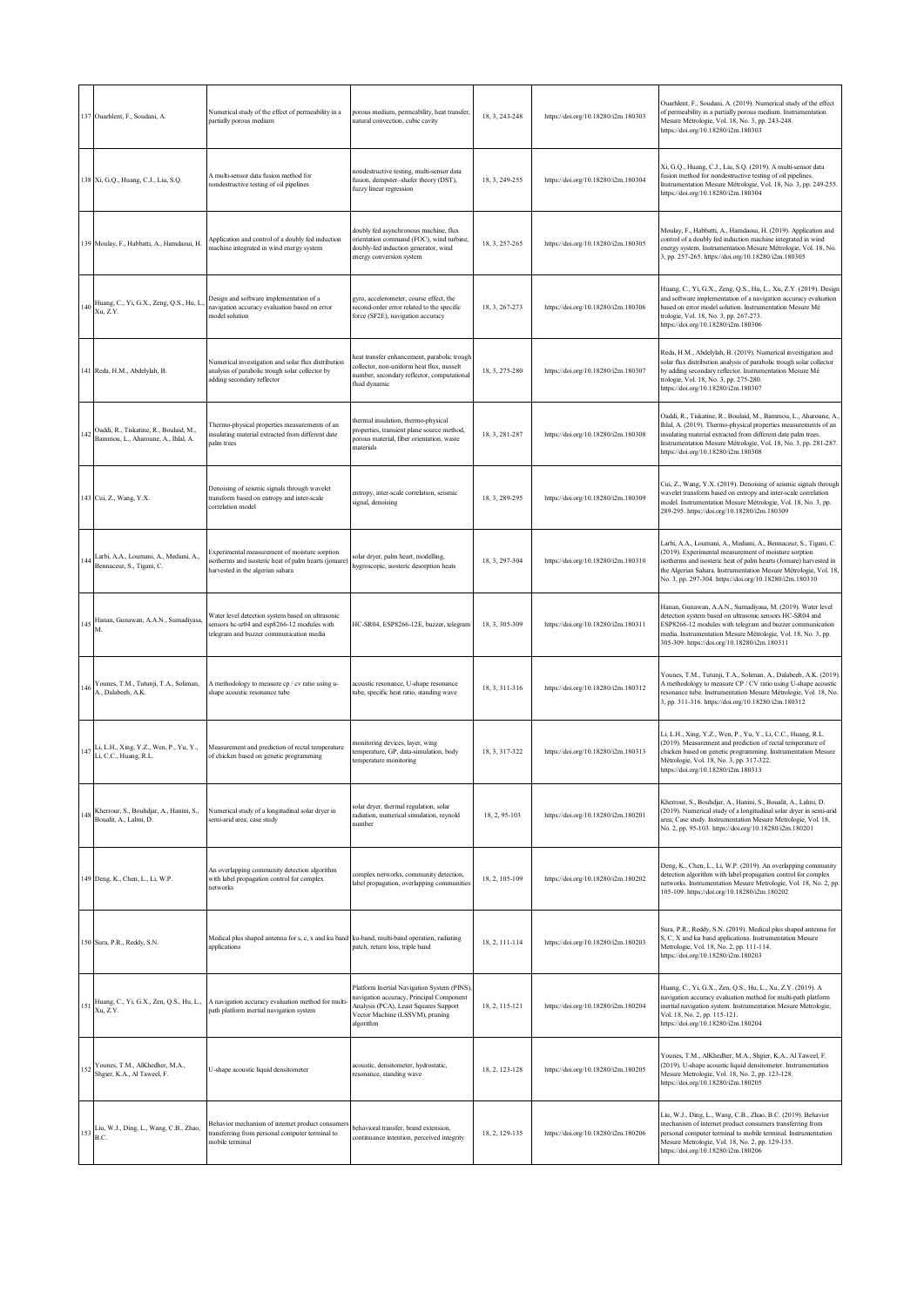|     | 154 Zouggar, E.O., Chaouch, S., Abdeslam, D.O., Abdelhamid, A.L. | Sliding control with fuzzy type-2 controller of wind<br>energy system based on doubly fed induction<br>generator                                                      | wind turbine- modeling - DFIG - Powers<br>Regulation-Sliding Mode Control-Type-2<br>Fuzzy Logic Control-Robust Control                                      | 18, 2, 137-146 | https://doi.org/10.18280/i2m.180207 | Zouggar, E.O., Chaouch, S., Abdeslam, D.O., Abdelhamid, A.L.<br>(2019). Sliding control with fuzzy type-2 controller of wind<br>energy system based on doubly fed induction generator.<br>Instrumentation Mesure Metrologie, Vol. 18, No. 2, pp. 137-146.<br>https://doi.org/10.18280/i2m.180207                             |
|-----|------------------------------------------------------------------|-----------------------------------------------------------------------------------------------------------------------------------------------------------------------|-------------------------------------------------------------------------------------------------------------------------------------------------------------|----------------|-------------------------------------|------------------------------------------------------------------------------------------------------------------------------------------------------------------------------------------------------------------------------------------------------------------------------------------------------------------------------|
|     | 155 Huang, W.J., Zhao, W., Zhang, J.                             | Visual servo system based on cubature kalman filter<br>and backpropagation neural network                                                                             | visual servo system, cubature kalman filter,<br>neural network, image jacobian matrix                                                                       | 18, 2, 147-151 | https://doi.org/10.18280/i2m.180208 | Huang, W.J., Zhao, W., Zhang, J. (2019). Visual servo system<br>based on cubature kalman filter and backpropagation neural<br>network. Instrumentation Mesure Metrologie, Vol. 18, No. 2, pp.<br>147-151. https://doi.org/10.18280/i2m.180208                                                                                |
|     | 156 Kumar, R.V.K., Naik, G.M., Murali, G.                        | Wireless nano senor network (wnsn) for trace<br>detection of explosives: the case of rdx and tnt                                                                      | nano sensor, WNSN, trace explosive<br>detection, terrorism, TNT, RDX                                                                                        | 18, 2, 153-158 | https://doi.org/10.18280/i2m.180209 | Kumar, R.V.K., Naik, G.M., Murali, G. (2019). Wireless nano<br>senor network (WNSN) for trace detection of explosives: The case<br>of RDX and TNT. Instrumentation Mesure Metrologie, Vol. 18,<br>No. 2, pp. 153-158. https://doi.org/10.18280/i2m.180209                                                                    |
|     | $Yu$ , S.P., Yang, S.S., Chen, W.Q., Mao,<br>W.W.                | An electromagnetic detection method for grain silo:<br>based on finite difference time domain and ground<br>penetration radar                                         | finite difference time domain (FDTD),<br>ground penetration radar (GPR), grain pile<br>density; dielectric constant, free space<br>transmission             | 18, 2, 159-164 | https://doi.org/10.18280/i2m.180210 | Yu, S.P., Yang, S.S., Chen, W.Q., Mao, W.W. (2019). An<br>electromagnetic detection method for grain silos based on finite<br>difference time domain and ground penetration radar.<br>Instrumentation Mesure Metrologie, Vol. 18, No. 2, pp. 159-164.<br>https://doi.org/10.18280/i2m.180210                                 |
|     | 158 Tayoub, H., Hocini, A., Harhouz, A.                          | Mid-infrared refractive index sensor based on a 2d<br>photonic crystal coupled cavity-two waveguides                                                                  | nid-infrared, photonic crystal cavity,<br>photonic crystal waveguide, RI-based<br>ensing, high sensitivity                                                  | 18, 2, 165-169 | https://doi.org/10.18280/i2m.180211 | Tayoub, H., Hocini, A., Harhouz, A. (2019). Mid-infrared<br>refractive index sensor based on a 2d photonic crystal coupled<br>cavity-two waveguides. Instrumentation Mesure Metrologie, Vol.<br>18, No. 2, pp. 165-169. https://doi.org/10.18280/i2m.180211                                                                  |
|     | 159 Mouffok, M., Aidaoui, L., Zemmouri,                          | Evaluation study of energy performance and<br>conformity to regulations for ordinary and hep<br>housings: case study based on measurements at<br>djelfa city, algeria | energy performance, algerian thermal<br>regulatory, high energy performance<br>housing HEP, regulatory technical<br>document RTD C3-2                       | 18, 2, 171-180 | https://doi.org/10.18280/i2m.180212 | Mouffok, M., Aidaoui, L., Zemmouri, N. (2019). Evaluation<br>study of energy performance and conformity to regulations for<br>ordinary and HEP Housings: Case study based on measurements<br>at Djelfa City, Algeria. Instrumentation Mesure Metrologie, Vol.<br>18, No. 2, pp. 171-180. https://doi.org/10.18280/i2m.180212 |
|     | 160 Qin, J.L., Shang, S.P.                                       | Laboratory acoustic measurement of prorocentrum<br>donghaiense concentrations                                                                                         | backscattering, concentration measurement<br>Integrated Backscatter Strength Power<br>IBS), Prorocentrum Donghaiense (p.<br>Donghaiense), ultrasound        | 18, 2, 181-188 | https://doi.org/10.18280/i2m.180213 | Qin, J.L., Shang, S.P. (2019). Laboratory acoustic measurement<br>of prorocentrum donghaiense concentrations. Instrumentation<br>Mesure Metrologie, Vol. 18, No. 2, pp. 181-188.<br>https://doi.org/10.18280/i2m.180213                                                                                                      |
|     | 161 Moses, E.E., Makuachukwu, E.J.,<br>Adesola, F., Isaac, O.A.  | Aerosol loading and its implications on atmospheric<br>corrosion over tokoradi                                                                                        | aerosol loading, aerosol, atmospheric<br>corrosion, tokoradi, ghana, model                                                                                  | 18, 2, 189-193 | https://doi.org/10.18280/i2m.180214 | Moses, E.E., Makuachukwu, E.J., Adesola, F., Isaac, O.A. (2019).<br>Aerosol loading and its implications on atmospheric corrosion over<br>Tokoradi. Instrumentation Mesure Metrologie, Vol. 18, No. 2, pp.<br>189-193. https://doi.org/10.18280/i2m.180214                                                                   |
|     | Han, R., Shao, D., Wang, L.H., Wang,<br>M.J.                     | A novel communication and monitoring system for<br>integrated utility tunnel                                                                                          | Integrated Utility Tunnel (IUT),<br>environmental monitoring, communication<br>system, Minimum Integrated System (MIS)                                      | 18, 2, 195-200 | https://doi.org/10.18280/i2m.180215 | Han, R., Shao, D., Wang, L.H., Wang, M.J. (2019). A novel<br>communication and monitoring system for integrated utility<br>tunnel. Instrumentation Mesure Metrologie, Vol. 18, No. 2, pp.<br>195-200. https://doi.org/10.18280/i2m.180215                                                                                    |
|     | 163 Huleihil, M.M.                                               | Parametric study of uniform heat sink design                                                                                                                          | heat sink, passive cooling, heat dissipation,<br>single component, solar cell, thermoelectric<br>ooling, led                                                | 18, 2, 201-209 | https://doi.org/10.18280/i2m.180216 | Huleihil, M.M. (2019). Parametric study of uniform heat sink<br>design. Instrumentation Mesure Metrologie, Vol. 18, No. 2, pp.<br>201-209. https://doi.org/10.18280/i2m.180216                                                                                                                                               |
|     | 164 Sabeti, P., Karami, H., Sarkardeh, H.                        | Analysis of the impact of effective length of<br>morning glory spillway on its performance<br>(numerical study)                                                       | Computational Fluids Dynamics (CFD),<br>finite volume method, sectoral morning<br>glory spillways, spillway discharge capacity,<br>3D modeling              | 18.2.211-221   | https://doi.org/10.18280/i2m.180217 | Sabeti, P., Karami, H., Sarkardeh, H. (2019). Analysis of the<br>impact of effective length of morning glory spillway on its<br>performance (numerical study). Instrumentation Mesure<br>Metrologie, Vol. 18, No. 2, pp. 211-221.<br>https://doi.org/10.18280/i2m.180217                                                     |
|     | 165 Amin, B., Djamila, H.                                        | Towards a spatiotemporal data warehouse for<br>epidemiological surveillance                                                                                           | epidemiological surveillance, spatiotemporal<br>data warehouses, territory evolution, spatial<br>interpolation, public health indicators                    | 18, 1, 1-7     | https://doi.org/10.18280/i2m.180101 | Amin, B., Djamila, H. (2019). Towards a spatiotemporal data<br>warehouse for epidemiological surveillance. Instrumentation<br>Mesure Metrologie, Vol. 18, No. 1, pp. 1-7.<br>https://doi.org/10.18280/i2m.180101                                                                                                             |
|     | 166 Suneetha, A.R.V.N., Narasimhareddy, K.V.                     | Secure energy trade-offs in wireless sensor<br>networks                                                                                                               | wireless networks, sensor networks, energy<br>consumption, security, key affiliation                                                                        | 18, 1, 9-13    | https://doi.org/10.18280/i2m.180102 | Suneetha, A.R.V.N., Narasimhareddy, K.V. (2019). Secure<br>energy trade-offs in wireless sensor networks. Instrumentation<br>Mesure Metrologie, Vol. 18, No. 1, pp. 9-13.<br>https://doi.org/10.18280/i2m.180102                                                                                                             |
|     | 167 Cai, K.J., Zhang, W.M., Li, J., Zhao, H.F.                   | Maintenance time measurement for mechanical<br>products based on virtual prototype                                                                                    | mechanical products, maintenance time<br>measurement, virtual prototype, modular<br>arrangement of predetermined time<br>standard (MOD), maintenance motion | 18, 1, 15-23   | https://doi.org/10.18280/i2m.180103 | Cai, K.J., Zhang, W.M., Li, J., Zhao, H.F. (2019). Maintenance<br>time measurement for mechanical products based on virtual<br>prototype. Instrumentation Mesure Metrologie, Vol. 18, No. 1, pp.<br>15-23. https://doi.org/10.18280/i2m.180103                                                                               |
| 168 | Albouchi, F., Mzali, F., Saadaoui, S.,<br>Jemni, A.              | Thermal conductivity measurements of liquids with<br>transient hot-bridge method                                                                                      | thermal conductivity, liquids, electro-<br>thermal method, wheatstone bridge, hot<br>bridge                                                                 | 18, 1, 25-30   | https://doi.org/10.18280/i2m.180104 | Albouchi, F., Mzali, F., Saadaoui, S., Jemni, A. (2019). Thermal<br>conductivity measurements of liquids with transient hot-bridge<br>method. Instrumentation Mesure Metrologie, Vol. 18, No. 1, pp.<br>25-30. https://doi.org/10.18280/i2m.180104                                                                           |
|     | 169 Yang, B.H.                                                   | A fractional lower-order bi-spectrum estimation<br>method based on autoregressive model                                                                               | autoregressive (AR) model, bi-spectrum,<br>fractional lower-order (FLO) statistics, three<br>order cumulant, signal processing                              | 18, 1, 31-36   | https://doi.org/10.18280/i2m.180105 | Yang, B.H. (2019). A fractional lower-order bi-spectrum<br>estimation method based on autoregressive model.<br>Instrumentation Mesure Metrologie, Vol. 18, No. 1, pp. 31-36.<br>https://doi.org/10.18280/i2m.180105                                                                                                          |
|     | 170 Fan, P.F., Shang, Z.                                         | Application of wireless sensor network in<br>monitoring of weapon and equipment production                                                                            | Wireless Sensor Network (WSN), weapon<br>production equipment, data fusion, zigbee<br>protocol                                                              | 18, 1, 37-41   | https://doi.org/10.18280/i2m.180106 | Fan, P.F., Shang, Z. (2019). Application of wireless sensor<br>network in monitoring of weapon and equipment production.<br>Instrumentation Mesure Metrologie, Vol. 18, No. 1, pp. 37-41.<br>https://doi.org/10.18280/i2m.180106                                                                                             |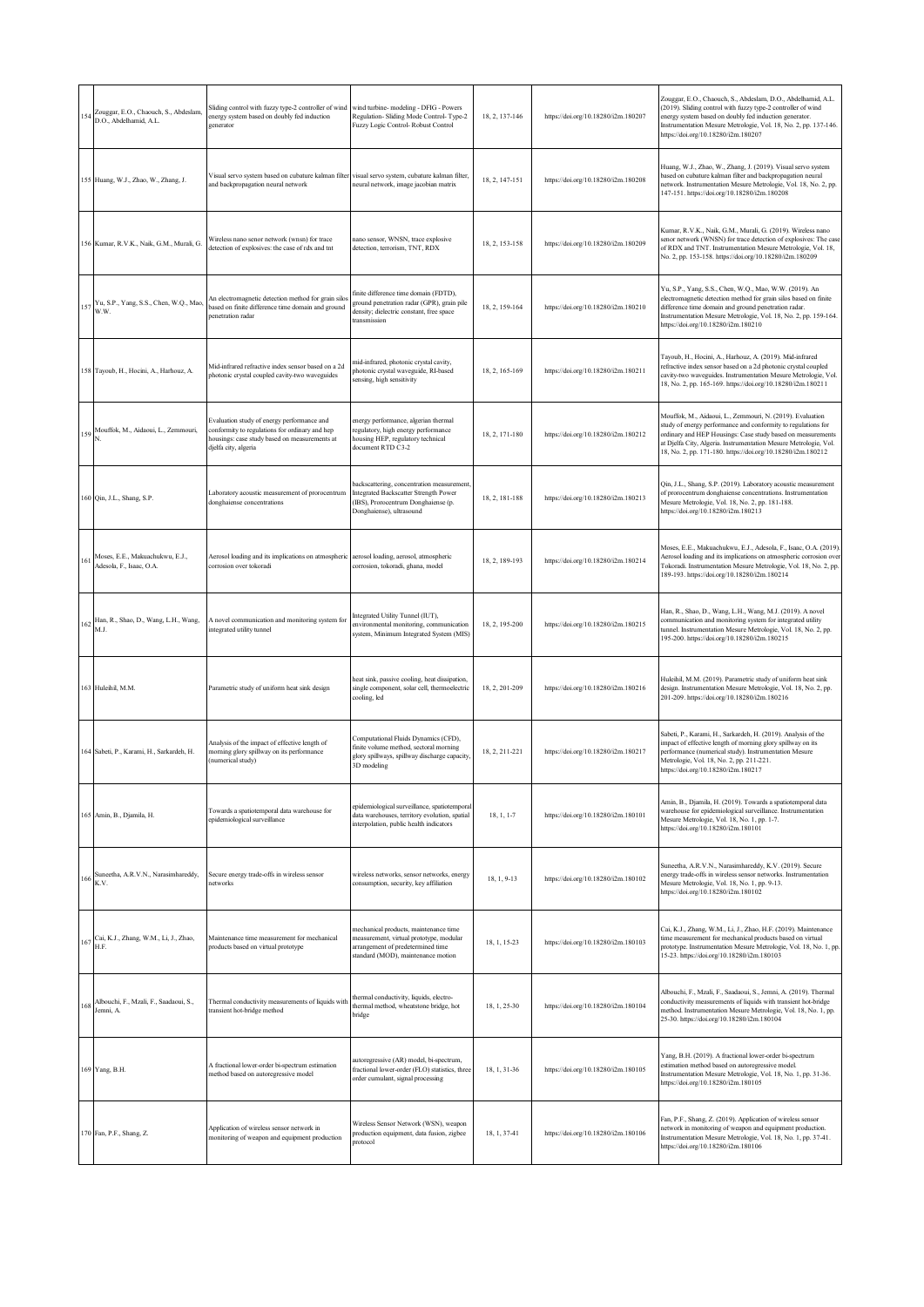|     | 171 Monzer, K.M., Tariq, Y.M., Farouq,<br>A.M.                                                         | New design of socket modules for smart home<br>applications                                                                         | Smart Module, IoT, LabVIEW, Building<br>Management System, Internet Browser,<br><b>Electrical Plug</b>                                | 18, 1, 43-48   | https://doi.org/10.18280/i2m.180107     | Monzer, K.M., Tariq, Y.M., Farouq, A.M. (2019). New design of<br>socket modules for smart home applications. Instrumentation<br>Mesure Metrologie, Vol. 18, No. 1, pp. 43-48.<br>https://doi.org/10.18280/i2m.180107                                                                 |
|-----|--------------------------------------------------------------------------------------------------------|-------------------------------------------------------------------------------------------------------------------------------------|---------------------------------------------------------------------------------------------------------------------------------------|----------------|-----------------------------------------|--------------------------------------------------------------------------------------------------------------------------------------------------------------------------------------------------------------------------------------------------------------------------------------|
|     | 172 Adibi, T.                                                                                          | Experimental investigation about drag force on the<br>both icy and non-icy airfoils                                                 | drag force reduction, NACA0015 airfoil, icy<br>airfoil, separation, attack angle                                                      | 18, 1, 49-54   | https://doi.org/10.18280/i2m.180108     | Adibi, T. (2019). Experimental investigation about drag force on<br>the both icy and non-icy airfoils. Instrumentation Mesure<br>Metrologie, Vol. 18, No. 1, pp. 49-54.<br>https://doi.org/10.18280/i2m.180108                                                                       |
|     | 173 Cao, X.P., Zhang, Y.R., Wang, B., Liu, Z.Y.                                                        | Comparison between field measured indices of<br>different stress release plans for high geo-stress soft<br>rock tunnels             | high geo-stress, soft rock tunnel, stress<br>release, pilot heading, space reservation                                                | 18, 1, 55-62   | https://doi.org/10.18280/i2m.180109     | Cao, X.P., Zhang, Y.R., Wang, B., Liu, Z.Y. (2019). Comparison<br>between field measured indices of different stress release plans for<br>high geo-stress soft rock tunnels. Instrumentation Mesure<br>Metrologie, Vol. 18, No. 1, pp. 55-62.<br>https://doi.org/10.18280/i2m.180109 |
|     | 174 Zhu, Y.L., Xu, C.G., Xiao, D.G., He, L.                                                            | Microstructure size measurement based on c-scan<br>image of scanning acoustic microscopy                                            | scanning acoustic microscopy, the lateral<br>size, small dimensions                                                                   | 18, 1, 63-68   | https://doi.org/10.18280/i2m.180110     | Zhu, Y.L., Xu, C.G., Xiao, D.G., He, L. (2019). Microstructure<br>size measurement based on C-scan image of scanning acoustic<br>microscopy. Instrumentation Mesure Metrologie, Vol. 18, No. 1,<br>pp. 63-68. https://doi.org/10.18280/i2m.180110                                    |
|     | 175 Ouarhlent, F., Soudani, A.                                                                         | Numerical study of thermal convection in a porous<br>medium                                                                         | porous media, natural convection, cubic<br>cavity, finite volume method                                                               | 18, 1, 69-74   | https://doi.org/10.18280/i2m.180111     | Ouarhlent, F., Soudani, A. (2019). Numerical study of thermal<br>convection in a porous medium. Instrumentation Mesure<br>Metrologie, Vol. 18, No. 1, pp. 69-74.<br>https://doi.org/10.18280/i2m.180111                                                                              |
|     | 176 Muthusamy, P., Durairaj, P.V.                                                                      | An overview of microwave uwb antenna for<br>structural health monitoring of wind turbine blades:<br>optimal design and analysis     | low profile, rectangular slot, microwave,<br>UWB antenna, structural health monitoring,<br>wind turbine blade                         | 18, 1, 75-81   | https://doi.org/10.18280/i2m.180112     | Muthusamy, P., Durairaj, P.V. (2019). An overview of<br>microwave UWB antenna for structural health monitoring of wind<br>turbine blades: Optimal design and analysis. Instrumentation<br>Mesure Metrologie, Vol. 18, No. 1, pp. 75-81.<br>https://doi.org/10.18280/i2m.180112       |
|     | $177\begin{array}{l}\text{Yang, Z.Y., Dong, M.K., Guo, Y.F.,}\\ \text{Wv. to }\end{array}$<br>Wu, J.F. | Study on odor detection and microbial identification<br>method in closed water area of jiangxi province                             | closed water area, odor detection, microbial<br>decomposition                                                                         | 18, 1, 83-86   | https://doi.org/10.18280/i2m.180113     | Yang, Z.Y., Dong, M.K., Guo, Y.F., Wu, J.F. (2019). Study on<br>odor detection and microbial identification method in closed water<br>area of Jiangxi Province. Instrumentation Mesure Metrologie, Vol.<br>18, No. 1, pp. 83-86. https://doi.org/10.18280/i2m.180113                 |
|     | 178 Kharouati, A., Debbache, N.E.                                                                      | Contribution of intelligent instruments in improving<br>the dependability of a mechatronic systems                                  | dependability, intelligent instrument,<br>probability of dangerous failures, probability<br>of safe failure, stochastic petri network | 18, 1, 87-94   | https://doi.org/10.18280/i2m.180114     | Kharouati, A., Debbache, N.E. (2019). Contribution of intelligent<br>instruments in improving the dependability of a mechatronic<br>systems. Instrumentation Mesure Metrologie, Vol. 18, No. 1, pp.<br>87-94. https://doi.org/10.18280/i2m.180114                                    |
|     | 179 Domenico, G., Carla, C.G., Margherita,<br>M.                                                       | Integrated urban regeneration policy and soft<br>mobility planning for transport energy-saving                                      | sustainability, urban regeneration, soft<br>mobility, energy saving                                                                   | 17, 4, 527-547 | https://doi.org/10.3166/12M.17.527-547  | Domenico, G., Carla, C.G., Margherita, M. (2018). Integrated<br>urban regeneration policy and soft mobility planning for transport<br>energy-saving. Instrumentation Mesure Métrologie, Vol. 17, No.<br>4, pp. 527-547. https://doi.org/10.3166/12M.17.527-547                       |
|     | 180 Cannistraro, G., Cannistraro, M.M., Cao, J., Ponterio, L.                                          | New technique monitoring and transmission<br>environmental data with mobile systems                                                 | urban microclimate, urban pollution, mobile<br>monitoring devices, remote data acquisition                                            | 17, 4, 549-562 | https://doi.org/10.3166/I2M.17.549-562  | Cannistraro, G., Cannistraro, M.M., Cao, J., Ponterio, L. (2018).<br>New technique monitoring and transmission environmental data<br>with mobile systems. Instrumentation Mesure Métrologie, Vol.<br>17, No. 4, pp. 549-562. https://doi.org/10.3166/I2M.17.549-562                  |
|     | 181 Dong, J.H., Xu, M., Wan, S.M., Xie,<br>F.H., Wu, Q.H.                                              | Stability analysis of accumulation body based on<br>monitoring results of deep displacement                                         | talus, stability, real-time quantitative<br>ssessment, deformation of landslide in<br>depth, monitoring                               | 17, 4, 563-572 | https://doi.org/10.3166/I2M.17.563-572  | Dong, J.H., Xu, M., Wan, S.M., Xie, F.H., Wu, Q.H. (2018).<br>Stability analysis of accumulation body based on monitoring<br>results of deep displacement. Instrumentation Mesure Métrologie,<br>Vol. 17, No. 4, pp. 563-572. https://doi.org/10.3166/I2M.17.563-<br>572             |
|     | 182 Saini, S., Sharma, Y.D.                                                                            | Numerical study of bioconvection saturated with<br>nanofluid containing gyrotactic microorganisms<br>confined within Hele-Shaw cell | nanofluid, hele-shaw cell, thermophoresis,<br>prownian motion, bioconvection, gyrotactic<br>microorganism                             | 17, 4, 573-591 | https://doi.org/10.3166/ I2M.17.573-591 | Saini, S., Sharma, Y.D. (2018). Numerical study of bioconvection<br>saturated with nanofluid containing gyrotactic microorganisms<br>confined within Hele-Shaw cell. Instrumentation Mesure Mé<br>trologie, Vol. 17, No. 4, pp. 573-591. https://doi.org/10.3166/<br>I2M.17.573-591  |
|     | 183 Liu, F.M., Lu, W., Cai, Z.Y.                                                                       | Design and implementation of an infrared radiation<br>sensor based on STC12C5A                                                      | infrared temperature measurement,<br>STC12C5A, non-contact, MLX90614                                                                  | 17, 4, 593-603 | https://doi.org/10.3166/I2M.17.593-603  | Liu, F.M., Lu, W., Cai, Z.Y. (2018). Design and implementation<br>of an infrared radiation sensor based on STC12C5A.<br>Instrumentation Mesure Métrologie, Vol. 17, No. 4, pp. 593-603.<br>https://doi.org/10.3166/I2M.17.593-603                                                    |
| 184 | Fedele, R., Merenda, M., Praticò, F.G.,<br>Carotenuto, R., Corte, F.G.D.                               | Energy harvesting for IoT road monitoring systems                                                                                   | energy harvesting, internet of things,<br>photovoltaic standalone system, road<br>pavement, structural health monitoring<br>system    | 17, 4, 605-623 | https://doi.org/10.3166/I2M.17.605-623  | Fedele, R., Merenda, M., Praticò, F.G., Carotenuto, R., Corte,<br>F.G.D. (2018). Energy harvesting for IoT road monitoring<br>systems. Instrumentation Mesure Métrologie, Vol. 17, No. 4, pp.<br>605-623. https://doi.org/10.3166/I2M.17.605-623                                     |
|     | 185 Wang, Q.H.                                                                                         | An intelligent, automatic body measurement system<br>based on ultrasonic sensor arrays                                              | garment customization, body measurement,<br>ultrasonic sensor array, curve fitting                                                    | 17, 4, 625-639 | https://doi.org/10.3166/12M.17.625-639  | Wang, Q.H. (2018). An intelligent, automatic body measurement<br>system based on ultrasonic sensor arrays. Instrumentation Mesure<br>Métrologie, Vol. 17, No. 4, pp. 625-639. https://doi.org/10.3166/<br>I2M.17.625-639                                                             |
|     | 186 Usefian, A., Bayareh, M.                                                                           | Numerical study of heat transfer and exergy<br>analysis of a heat exchanger with single and double<br>segmental baffles             | heat transfer, exergy, heat exchanger,<br>segmental baffles, double baffles                                                           | 17, 4, 641-652 | https://doi.org/10.3166/I2M.17.641-652  | Usefian, A., Bayareh, M. (2018). Numerical study of heat transfer<br>and exergy analysis of a heat exchanger with single and double<br>segmental baffles. Instrumentation Mesure Métrologie, Vol. 17,<br>No. 4, pp. 641-652. https://doi.org/10.3166/I2M.17.641-652                  |
|     | 187 Elembaby S.M., Ghoneim V.F., Wahed<br>M.A.                                                         | Comparing gene regulatory inferring algorithms<br>with different perspective                                                        | gene regulatory network, adjacency matrix,<br>distance metrics                                                                        | 17, 4, 653-661 | https://doi.org/10.3166/I2M.17.653-661  | Elembaby, S.M., Ghoneim, V.F., Wahed, M.A. (2018).<br>Comparing gene regulatory inferring algorithms with different<br>perspective. Instrumentation Mesure Métrologie, Vol. 17, No. 4,<br>pp. 653-661. https://doi.org/10.3166/I2M.17.653-661                                        |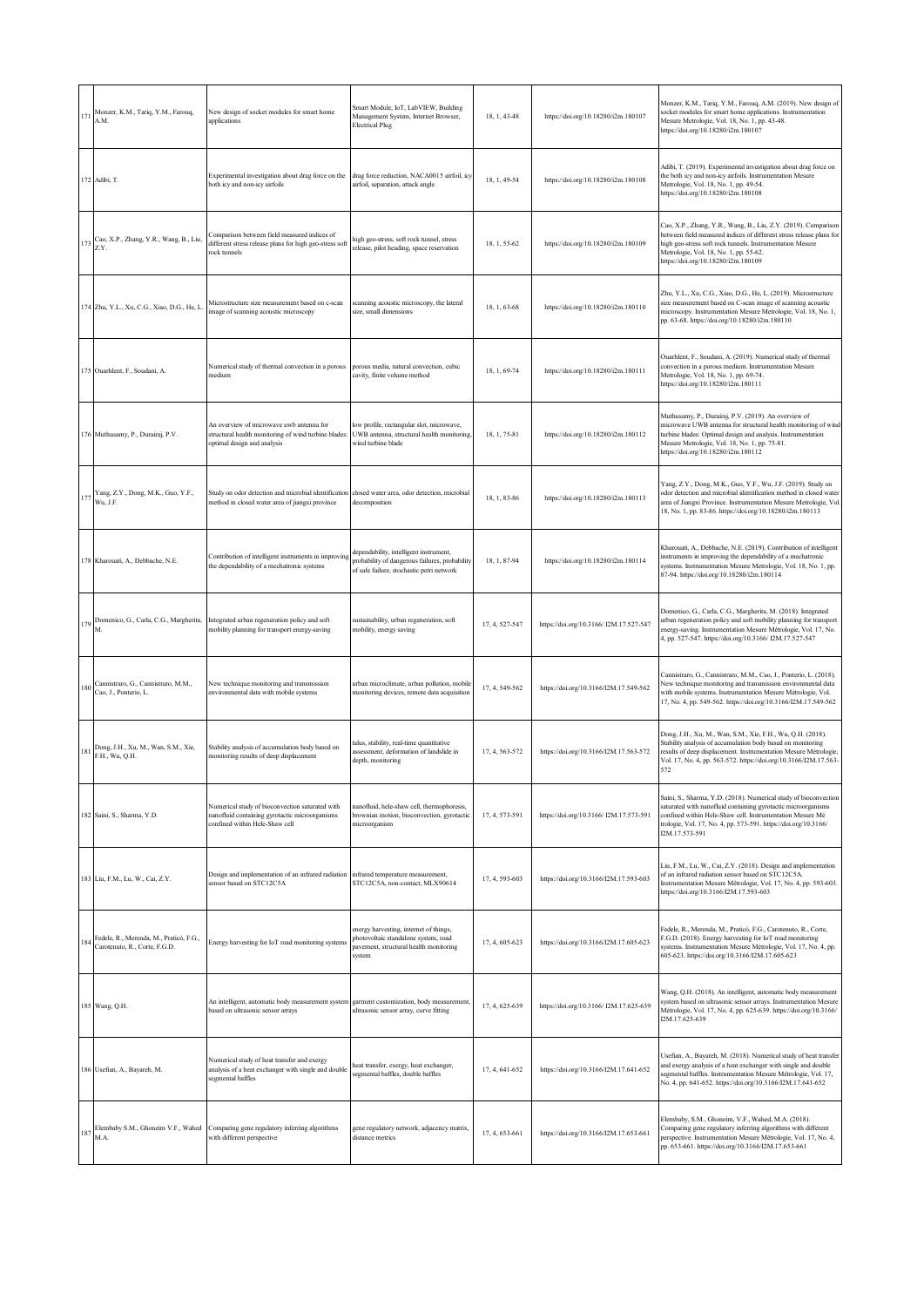| 188 | Elembaby, S.M., Ghoneim, V.F.,<br>Wahed, M.A.                                                              | Identification of pests hidden in wheat kernels<br>based on support vector machine classifier                                                                                          | grain kernels, support vector machine,<br>classification, characteristic parameter                                                                                                  | 17, 4, 663-674 | https://doi.org/10.3166/12M.17.663-674 | Li, Z.F., Zhen, T., Zhu, Y.H. (2018). Identification of pests hidden<br>in wheat kernels based on support vector machine classifier.<br>Instrumentation Mesure Métrologie, Vol. 17, No. 4, pp. 663-674.<br>https://doi.org/10.3166/I2M.17.663-674                                                                                                                  |
|-----|------------------------------------------------------------------------------------------------------------|----------------------------------------------------------------------------------------------------------------------------------------------------------------------------------------|-------------------------------------------------------------------------------------------------------------------------------------------------------------------------------------|----------------|----------------------------------------|--------------------------------------------------------------------------------------------------------------------------------------------------------------------------------------------------------------------------------------------------------------------------------------------------------------------------------------------------------------------|
| 189 | Danza, L., Belussi, L., Floreani, F.,<br>Meroni, I., Piccinini, A., Salamone, F.                           | Application of model predictive control for the<br>optimization of thermo-hygrometric comfort and<br>energy consumption of buildings                                                   | building energy simulations, model<br>predictive control, lumped parameters<br>model, dymola                                                                                        | 17, 3, 375-391 | https://doi.org/10.3166/12M.17.375-391 | Danza, L., Belussi, L., Floreani, F., Meroni, I., Piccinini, A.,<br>Salamone, F. (2018). Application of model predictive control for<br>the optimization of thermo-hygrometric comfort and energy<br>consumption of buildings. Instrumentation Mesure Métrologie,<br>Vol. 17, No. 3, pp. 375-391. https://doi.org/10.3166/12M.17.375-<br>391                       |
|     | 190 Barrile, V., Fotia, A.                                                                                 | 3D Modeling by thermography for non-destructive<br>analysis of archaeological heritage                                                                                                 | archaeological heritage, 3D model,<br>thermography                                                                                                                                  | 17, 3, 393-410 | https://doi.org/10.3166/I2M.17.393-410 | Barrile, V., Fotia, A. (2018). 3D Modeling by thermography for<br>non-destructive analysis of archaeological heritage.<br>Instrumentation Mesure Métrologie, Vol. 17, No. 3, pp. 393-410.<br>https://doi.org/10.3166/I2M.17.393-410                                                                                                                                |
| 191 | Huang, Z.H., Zhu, Z.Q., Li, J.Z., Lu,<br>G.Y.                                                              | Reliability study on the application of reflected<br>wave method in integrity test of pre-stressed pipe                                                                                | defect detection, prestressed pipe pile,<br>reflection survey, reliability                                                                                                          | 17, 3, 411-422 | https://doi.org/10.3166/12M.17.411-422 | Huang, Z.H., Zhu, Z.Q., Li, J.Z., Lu, G.Y. (2018). Reliability<br>study on the application of reflected wave method in integrity test<br>of pre-stressed pipe pile. Instrumentation Mesure Métrologie, Vol<br>17, No. 3, pp. 411-422. https://doi.org/10.3166/ I2M.17.411-422                                                                                      |
|     | Aloisio, D., Ferraro, M., Brunaccini, G.,<br>192 Sergi, F., Randazzo, N., Dispenza, G.,<br>Antonucci V.    | Modeling, realization and test on field of a fuel cell<br>- Na/NiCl2 battery hybrid system as a base<br>transceiver station power supply                                               | SOFC, hybrid system, smart energy                                                                                                                                                   | 17, 3, 423-442 | https://doi.org/10.3166/12M.17.423-442 | Aloisio, D., Ferraro, M., Brunaccini, G., Sergi, F., Randazzo, N.,<br>Dispenza, G., Antonucci V. (2018). Modeling, realization and test<br>on field of a fuel cell-Na/NiCl2 battery hybrid system as a base<br>transceiver station power supply. Instrumentation Mesure Mé<br>trologie, Vol. 17, No. 3, pp. 423-<br>442.https://doi.org/10.3166/I2M.17.423-442     |
|     | 193 Zheng, H.H., Bai, Y.X., Zhang, Y.Q.                                                                    | Temperature time series prediction based on<br>autoregressive integrated moving average model                                                                                          | Autoregressive Integrated Moving Average<br>(ARIMA) Model, temperature prediction,<br>time series analysis, difference, stationarity<br>test                                        | 17, 3, 443-453 | https://doi.org/10.3166/I2M.17.443-453 | Zheng, H.H., Bai, Y.X., Zhang, Y.Q. (2018). Temperature time<br>series prediction based on autoregressive integrated moving<br>average model. Instrumentation Mesure Métrologie, Vol. 17, No.<br>3, pp. 443-453. https://doi.org/10.3166/I2M.17.443-453                                                                                                            |
|     | 194 Singh, R.K., Sharma, R.V.                                                                              | Thermal performance of a co-axial borehole heat<br>exchanger                                                                                                                           | borehole heat exchanger, thermal<br>performance, CFD, analytical method,<br>AICO, CIAO                                                                                              | 17, 3, 455-466 | https://doi.org/10.3166/I2M.17.455-466 | Singh, R.K., Sharma, R.V. (2018). Thermal performance of a co-<br>axial borehole heat exchanger. Instrumentation Mesure Mé<br>trologie, Vol. 17, No. 3, pp. 443-453.https://doi.org/<br>10.3166/I2M.17.455-466                                                                                                                                                     |
| 195 | Wu, Q., Teng, Y.T., Zhang, B., Xing,<br>L.L.                                                               | An application of genetic algorithm to improving<br>measurement accuracy of laser interference<br>absolute gravimeter                                                                  | vibration isolation, genetic algorithm,<br>absolute gravimeter, gravity measurement                                                                                                 | 17, 3, 467-477 | https://doi.org/10.3166/I2M.17.467-477 | Wu, Q., Teng, Y.T., Zhang, B., Xing, L.L. (2018). An application<br>of genetic algorithm to improving measurement accuracy of laser<br>interference absolute gravimeter. Instrumentation Mesure Mé<br>trologie, Vol. 17, No. 3, pp. 467-477.<br>https://doi.org/10.3166/I2M.17.467-477                                                                             |
|     | 196 Alkhafaji, D., Wylie, S.R.                                                                             | Application of microwave analysis to monitoring<br>slug flow in pipeline networks                                                                                                      | microwave sensor, slug flow, non-invasive,<br>resonant cavity                                                                                                                       | 17, 3, 479-489 | https://doi.org/10.3166/12M.17.479-489 | Alkhafaji, D., Wylie, S.R. (2018). Application of microwave<br>analysis to monitoring slug flow in pipeline networks.<br>Instrumentation Mesure Métrologie, Vol. 17, No. 3, pp. 479-489.<br>https://doi.org/ 10.3166/12M.17.479-489                                                                                                                                |
|     | Naceur, R., Abbas, A.O., Bezzerrouk,<br>197 M.A., Bousmaha, M., Akriche, A.,<br>Djakhdane, K., Hattabi, I. | Experimental study of performance dependence on<br>absorber and number of air inlets of solar updraft<br>tower                                                                         | solar chimney, collector, temperature, air<br>velocity, humidity                                                                                                                    | 17, 3, 491-506 | https://doi.org/10.3166/I2M.17.491-506 | Naceur, R., Abbas, A.O., Bezzerrouk, M.A., Bousmaha, M.,<br>Akriche, A., Djakhdane, K., Hattabi, I. (2018). Experimental study<br>of performance dependence on absorber and number of air inlets<br>of solar updraft tower. Instrumentation Mesure Métrologie, Vol.<br>17, No. 3, pp. 491-506. https://doi.org/10.3166/I2M.17.491-506                              |
| 198 | Chen, B.Q., Jiang, D., Zhang, J., Gao,<br>J., Fan, X.T.                                                    | Monitoring of 3D large surface deformation in coal<br>mines through the integration of synthetic aperture<br>radar pixel offset tracking and probability<br>integration function model | Interferometric Synthetic Aperture Radar<br>(InSAR), large deformation, deformation<br>monitoring, Pixel Offset Tracking (POT),<br>Probability Integration Function Model<br>(PIFM) | 17, 3, 507-519 | https://doi.org/10.3166/I2M.17.507-519 | Chen, B.Q., Jiang, D., Zhang, J., Gao, J., Fan, X.T. (2018).<br>Monitoring of 3D large surface deformation in coal mines through<br>the integration of synthetic aperture radar pixel offset tracking and<br>probability integration function model. Instrumentation Mesure M<br>étrologie, Vol. 17, No. 3, pp. 507-519.<br>https://doi.org/10.3166/I2M.17.507-519 |
|     | 199 Chabane, F., Moummi, N., Brima, A.                                                                     | Estimation of Ultraviolet A (315-400 nm) and<br>Ultraviolet B (280-315 nm) on region of Biskra                                                                                         | Ultraviolet A, Ultraviolet B, sun height solar<br>radiation                                                                                                                         | 17.2.193-204   | https://doi.org/10.3166/I2M.17.193-204 | Chabane, F., Moummi, N., Brima, A. (2018). Estimation of<br>Ultraviolet A (315-400 nm) and Ultraviolet B (280-315 nm) on<br>region of Biskra. Instrumentation Mesure Métrologie, Vol. 17,<br>No. 2, pp. 193-204. https://doi.org/10.3166/12M.17.193-204                                                                                                            |
|     | 200 Papade, C.V., Wale, R.S.                                                                               | Analysis of air conditioning system by using<br>nanorefrigerant                                                                                                                        | air conditioning system, nanoparticles,<br>COP, nano-refrigerant, power consumption                                                                                                 | 17, 2, 205-217 | https://doi.org/10.3166/I2M.17.205-217 | Papade, C.V., Wale, R.S. (2018). Analysis of air conditioning<br>system by using nanorefrigerant. Instrumentation Mesure Mé<br>trologie, Vol. 17, No. 2, pp. 205-217.<br>https://doi.org/10.3166/I2M.17.205-217                                                                                                                                                    |
|     | 201 Xia, Q., Qu, W.J., Li, Y.Q., Zhao, J.                                                                  | Analysis of natural vibration frequency of different<br>support slabs under the traffic vibration based on<br>field measurement                                                        | energy method, natural vibration frequency,<br>numerical simulation, theoretical calculation                                                                                        | 17, 2, 219-233 | https://doi.org/10.3166/I2M.17.219-233 | Xia, Q., Qu, W.J., Li, Y.Q., Zhao, J. (2018). Analysis of natural<br>vibration frequency of different support slabs under the traffic<br>vibration based on field measurement. Instrumentation Mesure M<br>étrologie, Vol. 17, No. 2, pp. 219-233.<br>https://doi.org/10.3166/I2M.17.219-233                                                                       |
| 202 | Dahham, R.Y., Alkhafaji, D., Al-Jelawy,<br>H., Hadi, S.J.                                                  | Experimental and numerical study of the effect of<br>vibration on airflow between can combustor liner<br>and casing                                                                    | annulus flow, can combustor, CFD<br>simulation, pitot - static tube, velocity<br>profile, fluid-structure interface, forced<br>vibration and flow-induced vibration                 | 17, 2, 235-257 | https://doi.org/10.3166/I2M.17.235-257 | Dahham, R.Y., Alkhafaji, D., Al-Jelawy, H., Hadi, S.J. (2018).<br>Experimental and numerical study of the effect of vibration on<br>airflow between can combustor liner and casing. Instrumentation<br>Mesure Métrologie, Vol. 17, No. 2, pp. 235-257.<br>https://doi.org/10.3166/I2M.17.235-257                                                                   |
|     | 203 Chen, Y.Z.                                                                                             | Evaluation of technological progress and technical<br>efficiency based on sequential data development<br>analysis and Malmquist index decomposition                                    | total factor productivity, sequential dea-<br>malmquist productivity index model,<br>technological progress, technical efficiency                                                   | 17, 2, 259-272 | https://doi.org/10.3166/I2M.17.259-272 | Chen, Y.Z. (2018). Evaluation of technological progress and<br>technical efficiency based on sequential data development analysis<br>and Malmquist index decomposition. Instrumentation Mesure Mé<br>trologie, Vol. 17, No. 2, pp. 259-272.<br>https://doi.org/10.3166/I2M.17.259-272                                                                              |
|     | 204 Kuma, V., Prasad, L.                                                                                   | Performance prediction of three sides hemispherical<br>dimple roughened solar duct                                                                                                     | concave dimple, one and three sides<br>roughened duct, relative roughness height<br>relative roughness pitch, solar air heater                                                      | 17, 2, 273-293 | https://doi.org/10.3166/I2M.17.273-293 | Kuma, V., Prasad, L. (2018). Performance prediction of three<br>sides hemispherical dimple roughened solar duct. Instrumentation<br>Mesure Métrologie, Vol. 17, No. 2, pp. 273-293.<br>https://doi.org/10.3166/I2M.17.273-293                                                                                                                                      |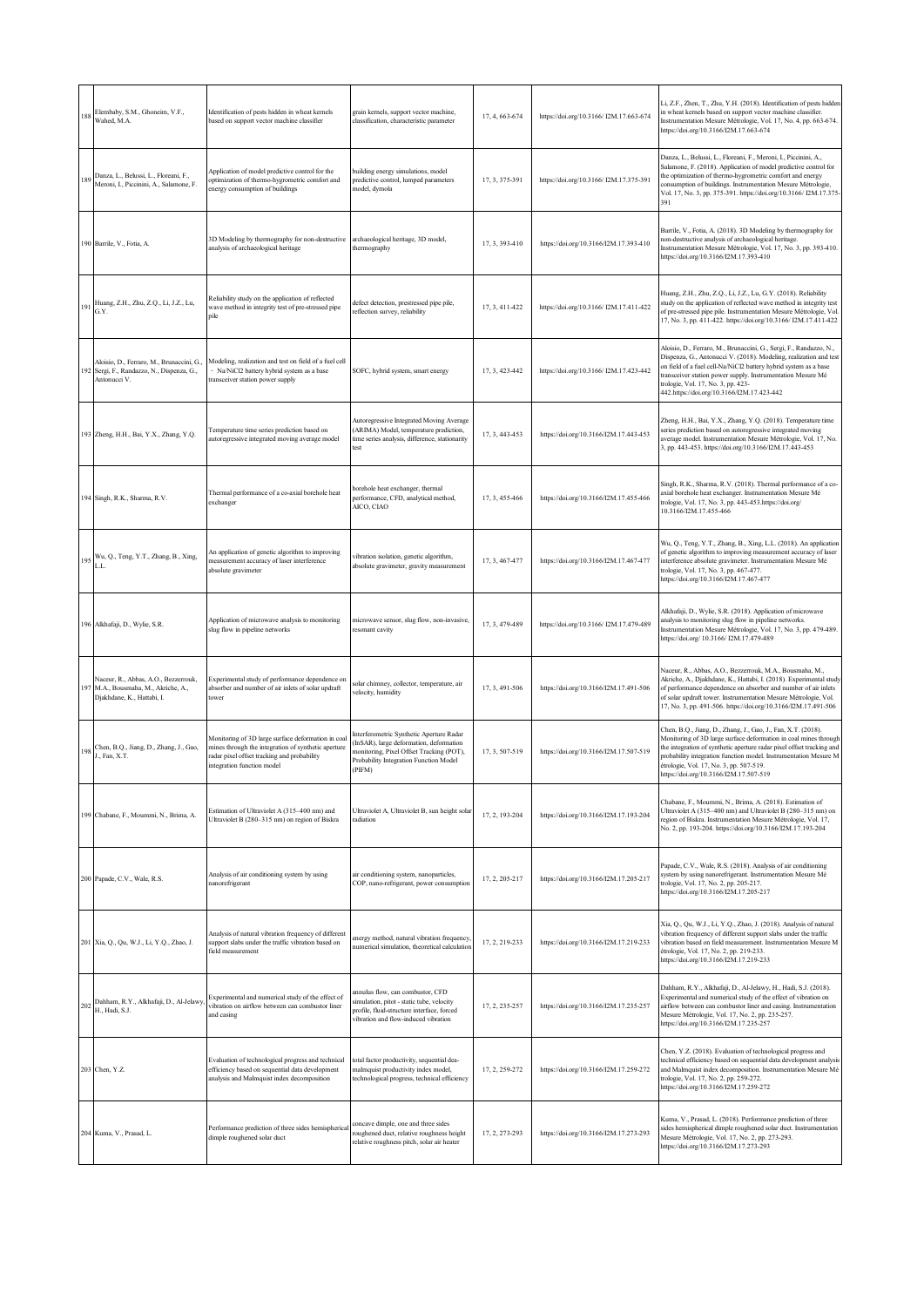|     | 205 Xu, H.X., Duan, X.M.                                             | Efficient estimation for partially linear varying-<br>coefficient errors-in-variables models with<br>heteroscedastic errors                                     | varying-coefficient partially linear model,<br>profile least squares, errors-in-variables,<br>heteroscedasticity, re-weighted estimation       | 17, 2, 295-314 | https://doi.org/10.3166/I2M.17.295-314   | Xu, H.X., Duan, X.M. (2018). Efficient estimation for partially<br>linear varying-coefficient errors-in-variables models with<br>heteroscedastic errors. Instrumentation Mesure Métrologie, Vol.<br>17, No. 2, pp. 295-314.https://doi.org/10.3166/I2M.17.295-314                                     |
|-----|----------------------------------------------------------------------|-----------------------------------------------------------------------------------------------------------------------------------------------------------------|------------------------------------------------------------------------------------------------------------------------------------------------|----------------|------------------------------------------|-------------------------------------------------------------------------------------------------------------------------------------------------------------------------------------------------------------------------------------------------------------------------------------------------------|
| 206 | Gupta, A.K., Kumar, M., Panda, D.,<br>Sahoo, R.K.                    | Experimental analysis to predict the performance of plate-fin heat exchanger, aspen,<br>a plate fin heat exchanger at cryogenics temperature experimental study |                                                                                                                                                | 17, 2, 315-329 | https://doi.org/10.3166/I2M.17.315-329   | Gupta, A.K., Kumar, M., Panda, D., Sahoo, R.K. (2018).<br>Experimental analysis to predict the performance of a plate fin<br>heat exchanger at cryogenics temperature. Instrumentation<br>Mesure Métrologie, Vol. 17, No. 2, pp. 315-329.<br>https://doi.org/10.3166/I2M.17.315-329                   |
|     | 207 Biswas, R., Mondal, M., Islam, A.                                | A steady MHD natural convection and heat transfer<br>fluid flow through a vertical surface in the existence<br>of hall current and radiation                    | hall current, magnetic field, natural<br>convection, radiation, MHD, EFDM                                                                      | 17, 2, 331-356 | https://doi.org/10.3166/I2M.17.331-356   | Biswas, R., Mondal, M., Islam, A. (2018). A steady MHD natural<br>convection and heat transfer fluid flow through a vertical surface<br>in the existence of hall current and radiation. Instrumentation<br>Mesure Métrologie, Vol. 17, No. 2, pp. 331-356.<br>https://doi.org/10.3166/I2M.17.331-356  |
| 208 | Yuan, D.B., Ma, X., Li, M., Liang, C.,<br>Hou, X.B.                  | Comparison between cycle slip detection methods<br>based on dual-frequency observation data                                                                     | BDS, cycle slip detection, ionosphere<br>residual method, phase reduction pseudo<br>range method, equation, threshold value,<br>different type | 17, 2, 357-367 | https://doi.org/10.3166/I2M.17.357-367   | Yuan, D.B., Ma, X., Li, M., Liang, C., Hou, X.B. (2018).<br>Comparison between cycle slip detection methods based on dual-<br>frequency observation data. Instrumentation Mesure Métrologie,<br>Vol. 17, No. 2, pp. 357-367. https://doi.org/10.3166/12M.17.357-<br>367                               |
|     | 209 Murmu, R., Kumar, P., Singh, H.N.                                | Experimental investigation on heat transfer and<br>friction factor for an inclined spherical ball<br>roughened solar air heater                                 | solar energy, spherical ball, relative<br>roughness pitch, relative roughness height,<br>neight to diameter ratio, angle of attack             | 17, 1, 7-36    | https://doi.org/10.3166/I2M.17.7-36      | Murmu, R., Kumar, P., Singh, H.N. (2018). Experimental<br>investigation on heat transfer and friction factor for an inclined<br>spherical ball roughened solar air heater. Instrumentation Mesure<br>Métrologie, Vol. 17, No. 1, pp. 7-36.<br>https://doi.org/10.3166/I2M.17.7-36                     |
|     | 210 Chabane, F., Sekseff, E.                                         | Solar air collectors with doubles glazed by different<br>distances in support of mass flow                                                                      | double-glazed, solar air collector, efficiency,<br>mass flow rate, thermal losses                                                              | 17, 1, 37-53   | https://doi.org/10.3166//I2M.17.37-53    | Chabane, F., Sekseff, E. (2018). Solar air collectors with doubles<br>glazed by different distances in support of mass flow.<br>Instrumentation Mesure Métrologie, Vol. 17, No. 1, pp. 37-53.<br>https://doi.org/10.3166//I2M.17.37-53                                                                |
|     | Tao, T.J., Huang, P., Wang, S.P., Luo,                               | Safety evaluation of blasting fly-rock based on<br>unascertained measurement model                                                                              | blasting fly-rock, safety pre-evaluation,<br>unascertained measurement, index weight                                                           | 17, 1, 55-62   | https://doi.org/10.3166/I2M.17.55-62     | Tao, T.J., Huang, P., Wang, S.P., Luo, Y. (2018). Safety<br>evaluation of blasting fly-rock based on unascertained<br>measurement model. Instrumentation Mesure Métrologie, Vol.<br>17, No. 1, pp. 55-62. https://doi.org/10.3166/12M.17.55-62                                                        |
|     | 212 Bouzid, S., Harnane, Y., Brima, A.                               | Characterization of turbulent natural and mixed<br>convection in confined enclosures equipped with a<br>heat source                                             | fluent, turbulence model, CFD, heat<br>transfer, closed cavities, ventilated cavities                                                          | 17, 1, 63-79   | https://doi.org/10.3166/I2M.17.63-79     | Bouzid, S., Harnane, Y., Brima, A. (2018). Characterization of<br>turbulent natural and mixed convection in confined enclosures<br>equipped with a heat source. Instrumentation Mesure Métrologie,<br>Vol. 17, No. 1, pp. 63-79. https://doi.org/10.3166/I2M.17.63-79                                 |
| 213 | Xu, C.Y., Xie, J.M., Wu, J., Sun, D.Y.,<br>Mi, J., Liu, Z.D.         | Design of a comprehensive test bench for<br>hydrostatic transmission                                                                                            | hydrostatic transmission, comprehensive<br>test bench, modular positioning, virtual<br>measurement and control, test                           | 17, 1, 81-92   | https://doi.org/10.3166/I2M.17.81-92     | Xu, C.Y., Xie, J.M., Wu, J., Sun, D.Y., Mi, J., Liu, Z.D. (2018).<br>Design of a comprehensive test bench for hydrostatic<br>transmission. Instrumentation Mesure Métrologie, Vol. 17, No. 1,<br>pp. 81-92. https://doi.org/10.3166/I2M.17.81-92                                                      |
|     | 214 Benmenine, D., Bentebbiceh, A.                                   | Influence of air preheat temperature and excess air<br>in a reverse flow combustor                                                                              | reverse-flow combustor, eddy dissipation<br>concept, air-preheat temperature, excess air                                                       | 17, 1, 93-111  | https://doi.org/10.3166/I2M.17.93-111    | Benmenine, D., Bentebbiceh, A. (2018). Influence of air preheat<br>temperature and excess air in a reverse flow combustor.<br>Instrumentation Mesure Métrologie, Vol. 17, No. 1, pp. 93-111.<br>https://doi.org/10.3166/I2M.17.93-111                                                                 |
|     | Chu, X., Zhou, Z.X., Xiang, X.J., He,<br>S.L., Hou, X.               | Monitoring of long-span bridge deformation based<br>on 3D laser scanning                                                                                        | leformation monitoring, ground-based 3d,<br>laser scanning, Nurbs surfaces, point cloud<br>precision                                           | 17, 1, 113-130 | https://doi.org/10.3166/I2M.17.113-130   | Chu, X., Zhou, Z.X., Xiang, X.J., He, S.L., Hou, X. (2018).<br>Monitoring of long-span bridge deformation based on 3D laser<br>scanning. Instrumentation Mesure Métrologie, Vol. 17, No. 1, pp.<br>113-130.https://doi.org/10.3166/I2M.17.113-130                                                     |
| 216 | G.                                                                   | Blaise, K.K., Magloire, K.E.P., Prosper, Thermal performance evaluation of an indirect solar indirect solar dryer, thermal efficiency,<br>dryer                 | temperature, solar radiation                                                                                                                   | 17, 1, 131-151 | https://doi.org/10.3166/I2M.17.131-151   | Blaise, K.K., Magloire, K.E.P., Prosper, G. (2018). Thermal<br>performance evaluation of an indirect solar dryer. Instrumentation<br>Mesure Métrologie, Vol. 17, No. 1, pp. 131-151.<br>https://doi.org/10.3166/I2M.17.131-151                                                                        |
| 217 | Tirono, M., Suhariningsih, Apsari, R.,<br>Yasin, M., Gunawan, A.A.N. | Combination model of electric field and light for<br>deactivation biofilm bacteria                                                                              | combination model of electric field and light<br>for deactivation biofilm bacteria                                                             | 17, 1, 153-165 | https://doi.org/10.3166/12M.17.153-165   | Tirono, M., Suhariningsih, Apsari, R., Yasin, M., Gunawan,<br>A.A.N. (2018). Combination model of electric field and light for<br>deactivation biofilm bacteria. Instrumentation Mesure Métrologie,<br>Vol. 17, No. 1, pp. 153-165. https://doi.org/10.3166/12M.17.153-<br>165                        |
|     | 218 Yang, J.H., Kong, D.Y.                                           | Construction measuring and deformation analysis<br>of foundation pit in deep silt soil layer under<br>complicated environment                                   | deep foundation pit, deep silt layer,<br>monitoring, deformation analysis                                                                      | 17, 1, 167-185 | https://doi.org/10.3166/12M.17.167-185   | Yang, J.H., Kong, D.Y. (2018). Construction measuring and<br>deformation analysis of foundation pit in deep silt soil layer under<br>complicated environment. Instrumentation Mesure Métrologie,<br>Vol. 17, No. 1, pp. 167-185. https://doi.org/10.3166/12M.17.167-<br>185                           |
| 219 | Marreiro, A., Beaumont, F., Taïar, R.,<br>Polidori, G.               | Application of infrared thermal imaging and<br>computational fluid dynamics techniques to whole<br>body cryotherapy (WBC)                                       | computational fluid dynamics, convective-<br>radiative model, cryotherapy, infrared<br>thermography                                            | 16, 1-4, 11-32 | https://doi.org/10.3166/i2m.16.1-4.11-32 | Marreiro, A., Beaumont, F., Taïar, R., Polidori, G. (2017).<br>Application of infrared thermal imaging and computational fluid<br>dynamics techniques to whole body cryotherapy (WBC).<br>Instrumentation Mesure Métrologie, Vol. 16, No. 1-4, pp. 11-32.<br>https://doi.org/10.3166/i2m.16.1-4.11-32 |
| 220 | Beaumont, F., Taiar, R., Polidori, G.,<br>Zaidi, H., Grappe, F.      | Numerical study of the aerodynamics of time-trial<br>cycling helmets                                                                                            | Aerodynamic Drag, Computational Fluid<br>Dynamics (CFD), Time Trial Helmets                                                                    | 16, 1-4, 33-50 | https://doi.org/10.3166/i2m.16.1-4.33-50 | Beaumont, F., Taiar, R., Polidori, G., Zaidi, H., Grappe, F. (2017).<br>Numerical study of the aerodynamics of time-trial cycling helmets<br>Instrumentation Mesure Métrologie, Vol. 16, No. 1-4, pp. 33-50.<br>https://doi.org/10.3166/i2m.16.1-4.33-50                                              |
| 221 | S., Hardy, I., Besnard, P.                                           | Pohardy, A., Dogon, C., Carré, C., Fève, Data transmission in free space and quantum<br>cascade laser                                                           | chaos-based secure communications, data<br>transmission, free space, quantum cascade<br>laser                                                  | 16, 1-4, 51-59 | https://doi.org/10.3166/i2m.16.1-4.51-59 | Pohardy, A., Dogon, C., Carré, C., Fève, S., Hardy, I., Besnard, P.<br>(2017). Data transmission in free space and quantum cascade<br>laser. Instrumentation Mesure Métrologie, Vol. 16, No. 1-4, pp.<br>51-59. https://doi.org/10.3166/i2m.16.1-4.51-59                                              |